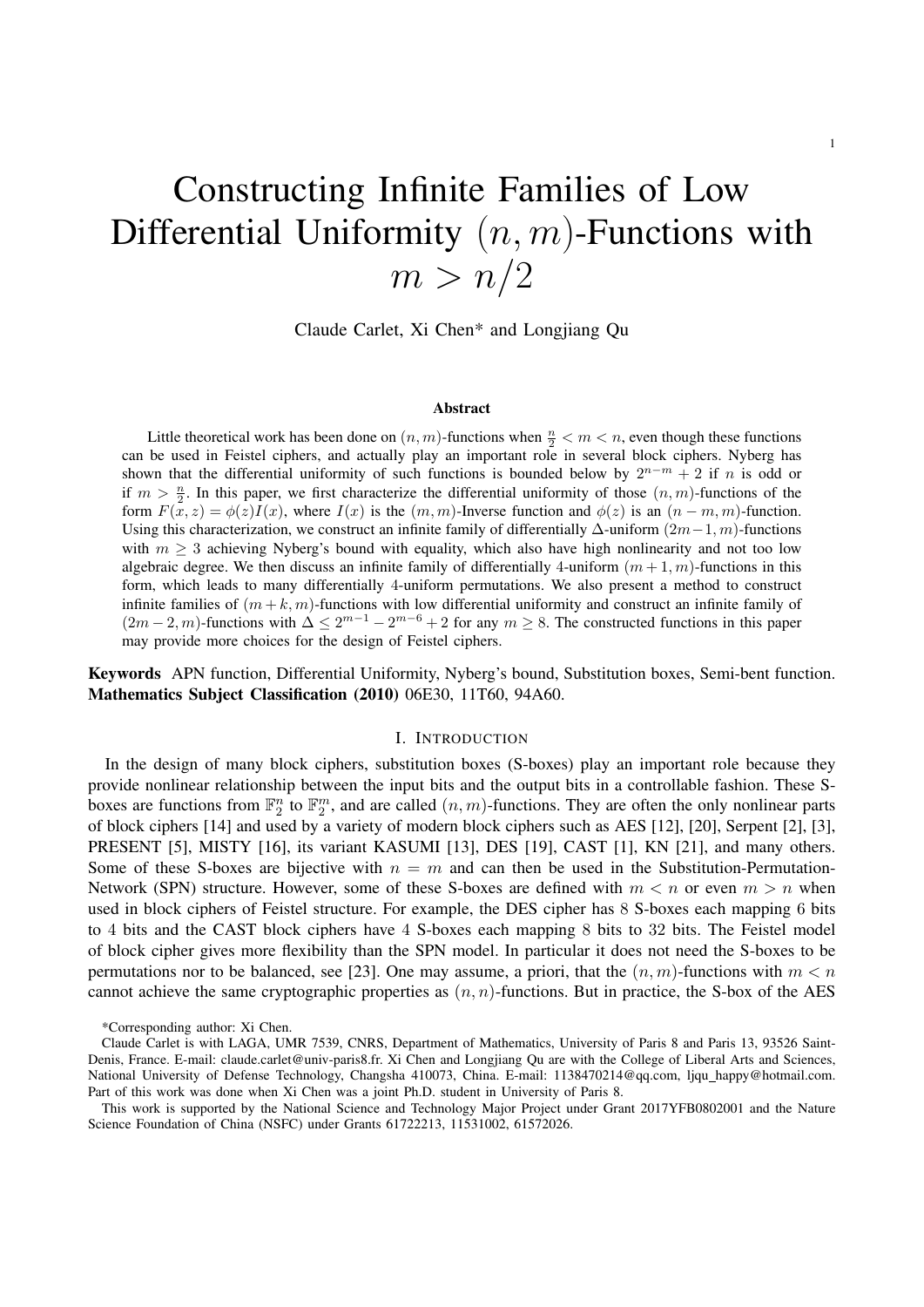is the concatenation of sixteen differentially 4-uniform functions and the differential uniformity of the whole S-box is then  $2^{121}$  (recall that the AES has been obliged to use a non-APN function as substitution box because all known APN functions in even numbers of variables larger than 6 are non-bijective). A comparison with a model involving a Feistel structure is not always at the advantage of the SPN model. Moreover, the Feistel structure has the advantage that encryption and decryption operations are very similar. Thus there is much work nowadays on new models combining the Feistel model and studying  $(n, m)$ -functions with  $m < n$  is then definitely necessary [24]. Since we mainly focus on the case  $m < n$  here, we always let  $n = m + k$  with  $k \ge 1$  throughout this paper.

When used in Feistel ciphers, the functions do not need mandatorily to be balanced. But using a nonbalanced function as S-box obliges to complexity the structure of the cipher (see e.g. [21]). Other criteria also exist, like the transparency order, which are still less mandatory. It has been observed that addressing the transparency order makes the search of functions more difficult and may result in less good functions, while it is possible to add counter-measures after choosing the S-box. To prevent various attacks on the cipher, such functions are required to have low differential uniformity, high nonlinearity and not too low algebraic degree. It is well known that the lowest differential uniformity that an  $(m + k, m)$ -function can achieve is  $2^k$ ; those  $(m+k, m)$ -functions which achieve such nonlinearity are called perfect nonlinear (PN). According to Nyberg's results [18], PN  $(m + k, m)$ -functions are also bent, and such bent functions do not exist when  $m > k > 1$ . Then the value of the differential uniformity of  $(m+k, m)$ -function with  $m > k > 1$ is bounded below by  $2^k + 2$ , we call it Nyberg's bound in this paper.

An  $(m + k, m + k)$ -function is called almost perfect nonlinear (APN) if its differential uniformity equals 2, which is the lowest possible value. Differentially  $2^{k+1}$ -uniform  $(m+k, m)$ -functions are easily found by composing on the left any APN  $(m + k, m + k)$ -function by a surjective affine  $(m + k, m)$ -function. When  $k = 1$ , these functions achieving Nyberg's bound which is 4. As mentioned in [7], no function achieving Nyberg's bound with  $m > k \ge 2$  is known except sporadic examples found by Carlet and AlSalami for  $m = 3, k = 2$  [6]. The existence of such functions when  $m \ge 4, k \ge 2$  is still an open problem. More generally, the existence of differentially  $\Delta$ -uniform  $(m + k, m)$ -functions with  $m > k \ge 2, m \ne 3$  and  $\Delta < 2^{k+1}$  is an open question. In this paper, we will study this open problem when  $k = m - 1$  and  $k = m - 2.$ 

Maiorana-McFarland class, of those functions of the form  $F(x, z) = \phi(z)G(x)$  with  $\phi$  linear or affine, seems more or less the first framework to be tried. We have made long mathematical and computer investigation on it, without success except when using the multiplicative inverse function as function G. This function behaves nicely because, after the reduction to a common denominator in the equations, its behavior in the numerators is not so far from that of a linear function, while it avoids the trivial solutions. Contrary to the case of  $(n, n)$ -functions where Gold functions are the simplest to be handled, the inverse function behaves function G more nicely than Gold functions (even than  $x^3$ ).

The rest of this paper is organized as follows. In Section II, we recall some necessary definitions and useful lemmas. We characterize in Section III the differential uniformity of  $(m+k, m)$ -functions of the form  $F(x, z) = \phi(z)I(x)$ , where  $I(x)$  is the  $(m, m)$ -Inverse function and  $\phi(z)$  is a  $(k, m)$ -function. In Section IV, infinite families of low differential uniformity  $(m + k, m)$ -functions are investigated with  $k = m - 1$ ,  $k = 1$ and  $1 \leq k \leq m-2$  thanks to this characterization. More precisely, an infinite family of differentially  $\Delta$ uniform  $(2m-1, m)$ -functions with  $m \geq 3$  achieving Nyberg's bound with equality is constructed in Section IV-A. In Section IV-B, we discuss an infinite family of differentially 4-uniform  $(m+1, m)$ -functions which leads to many differentially 4-uniform permutations. In Section IV-C, we present a method to construct infinite families of  $(m + k, m)$ -functions with low differential uniformity by modifying the constructed  $(2m-1, m)$ -function and we construct an infinite family of  $(2m-2, m)$ -functions with  $\Delta \leq 2^{m-1}-2^{m-6}+2$ for any  $m \geq 8$ . In Section V, we discuss the possibility of constructing functions achieving Nyberg's bound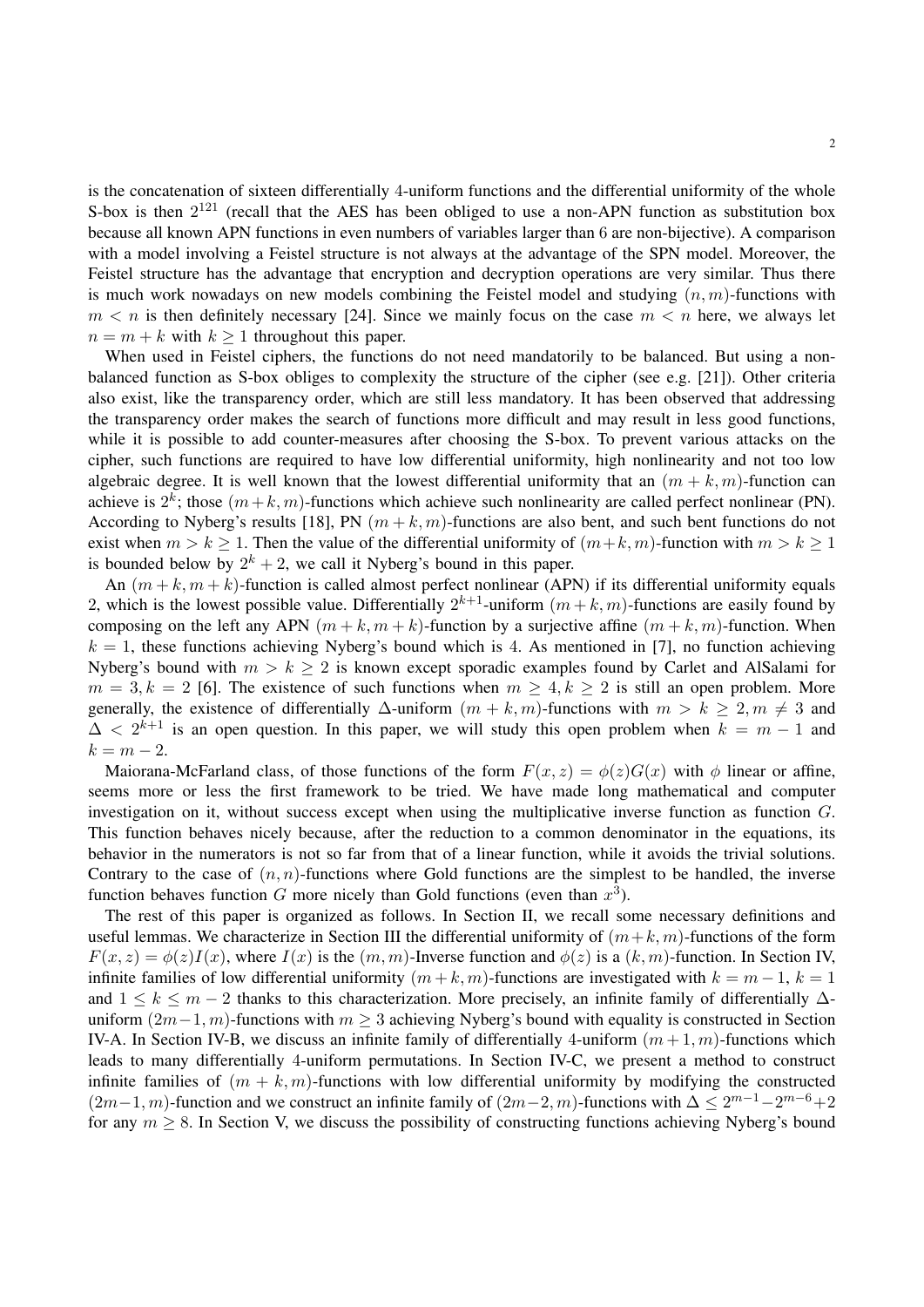from Maiorana-McFarland bent functions or almost bent functions. The constructed functions in this paper may provide more choices for the design of Feistel ciphers.

#### II. PRELIMINARIES

In this section, we give the definitions and lemmas which will be used in the paper.

Let  $\mathbb{F}_{2^n}$  be the finite field with  $2^n$  elements. It is a vector space of dimension n over  $\mathbb{F}_2$ , and can then be identified with  $\mathbb{F}_2^n$ . More precisely, assume  $\Gamma(x) \in \mathbb{F}_2[x]$  is an irreducible monic polynomial with degree n and  $\alpha$  is a root of  $\Gamma$  in its splitting field, then

$$
\mathbb{F}_{2^n} = \{a_0 + a_1\alpha + \cdots + a_{n-1}\alpha^{n-1} | a_0, a_1, \cdots, a_{n-1} \in \mathbb{F}_2\}.
$$

For any  $a = a_0 + a_1 \alpha + \cdots + a_{n-1} \alpha^{n-1} \in \mathbb{F}_{2^n}$ , the mapping  $a \mapsto \vec{a} := (a_0, a_1, \dots, a_{n-1})^T$  is an isomorphism from  $\mathbb{F}_{2^n}$  to  $\mathbb{F}_2^n$ . In the following, we will switch between these two points of view without explanation if the context is clear. Define the absolute trace function from  $\mathbb{F}_{2^n}$  to  $\mathbb{F}_2$  by  $\text{Tr}_n(x) = \sum_{i=0}^{n-1} x^{2^i}$ . Denote by  $\mathbb{F}_{2^n}^*$ (resp.  $\mathbb{F}_2^{n*}$ ) the set of all nonzero elements of  $\mathbb{F}_{2^n}$  (resp.  $\mathbb{F}_2^n$ ). Throughout this paper, for the multiplicative inverse function  $I(x) = \frac{1}{x}$ , we always define  $I(0) = 0$ .

Let M be a vector space over  $\mathbb{F}_2$  and let  $\mathbb{M}^{\perp}$  be its dual space, i.e.,

$$
\mathbb{M}^{\perp} = \{ \beta \in \mathbb{F}_{2^n} | \text{Tr}_n(\gamma \beta) = 0 \text{ for all } \gamma \in \mathbb{M} \}.
$$

Let S be a subset of M, the span of S is defined as the set of all linear combinations of elements of S, that is,

$$
\text{Span}(S) = \{ \sum_{i=1}^{k} \lambda_i v_i | k \in \mathbb{N}, v_i \in S, \lambda_i \in \mathbb{F}_2 \}.
$$

Given two positive integers n and m, a function  $F: \mathbb{F}_2^n \to \mathbb{F}_2^m$  is called an  $(n, m)$ -function. Particularly, when  $m = 1$ , F is a *Boolean function* over  $\mathbb{F}_2^n$  and is called an *n*-variable Boolean function.

There exist several types of unique representations for  $(n, m)$ -functions [9]. One such representation is the *algebraic normal form* (ANF):

$$
F(x) = \sum_{I \subseteq \{1, 2, \dots, n\}} a_I \left( \prod_{i \in I} x_i \right), \text{ where } a_I \in \mathbb{F}_2^m,
$$
 (1)

The *algebraic degree* of the function is by definition the global degree of its ANF:

$$
d^{\circ}(F) = \max\{\#|I|, \text{ where } a_I \neq 0\}.
$$

Let F be a function from  $\mathbb{F}_2^{m+k}$  to  $\mathbb{F}_2^m$ . For any  $\bar{a} \in \mathbb{F}_2^{m+k*}$ ,  $b \in \mathbb{F}_2^m$ , let  $\bar{a} = (a, d)$ , where  $a \in \mathbb{F}_2^m$ ,  $d \in \mathbb{F}_2^k$ , we define the *differential value* of F at  $(\bar{a}, b)$  as:

$$
\delta_F(\bar{a}, b) = #\{(x, z) \in \mathbb{F}_2^{m+k} | F(x, z) + F(x + a, z + d) = b\}
$$
  
= 
$$
\sum_{z \in \mathbb{F}_2^k} #\{x \in \mathbb{F}_2^m | F(x, z) + F(x + a, z + d) = b\}.
$$

Here we use  $\#S$  to denote the number of the elements in a set S.

The multiset  $\{ * \delta_F(\bar{a}, b) | \bar{a} \in \mathbb{F}_2^{m+k*}, b \in \mathbb{F}_2^m * \}$  is called the *differential spectrum* of F. The value

$$
\Delta_F = \max_{\bar{a} \in \mathbb{F}_2^{m+k*}, b \in \mathbb{F}_2^m} \delta_F(\bar{a}, b)
$$

is called the *differential uniformity* of F, and we call F a *differentially*  $\Delta_F$ *-uniform* function.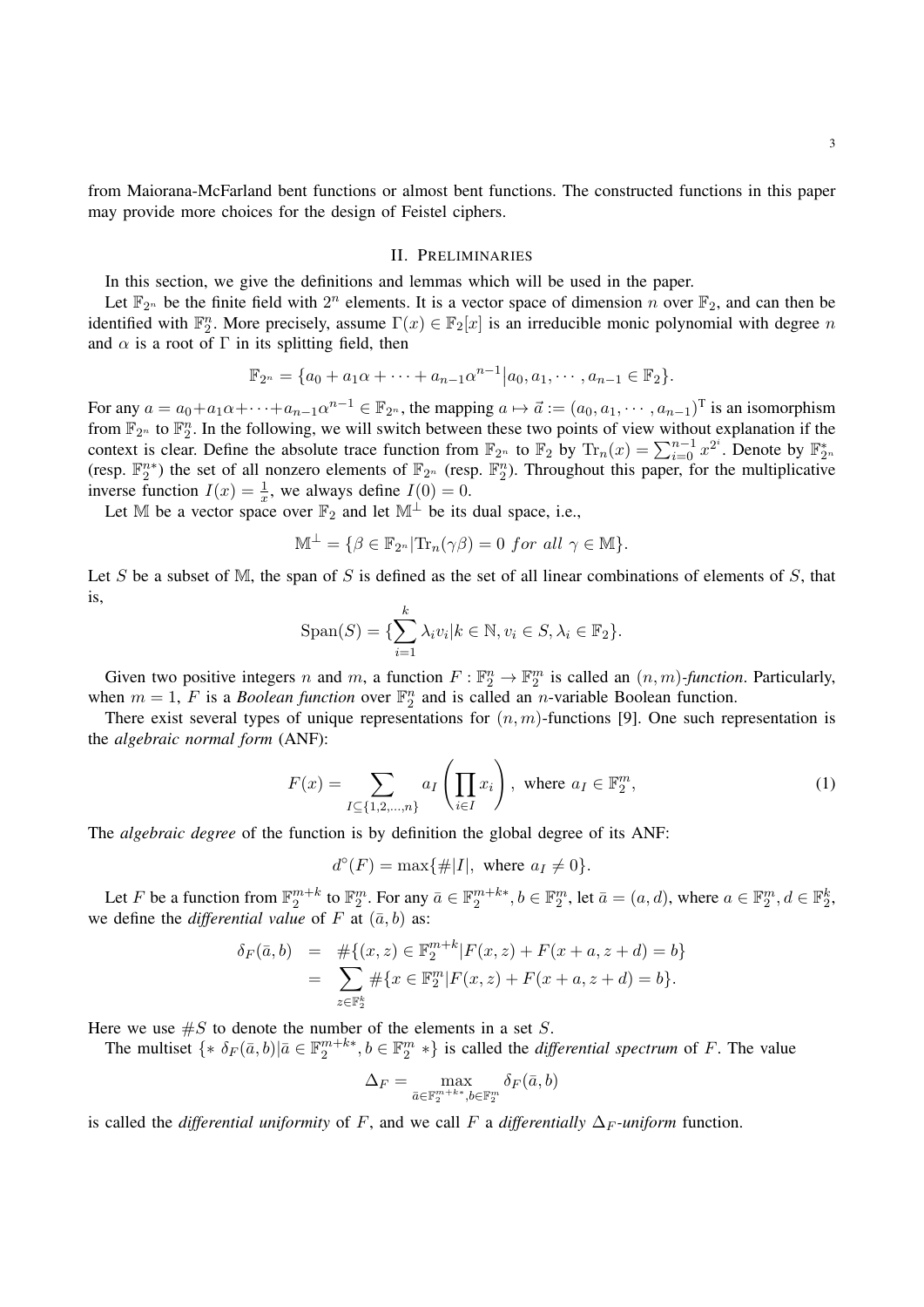Let F be a function from  $\mathbb{F}_2^{m+k}$  to  $\mathbb{F}_2^m$ . It is clear that for any  $\bar{a} = (a, d) \in \mathbb{F}_2^{m+k*}$ ,

$$
\sum_{b \in \mathbb{F}_2^m} \# \{ (x, z) \in \mathbb{F}_2^{m+k} | F(x, z) + F(x + a, z + d) = b \} = 2^{m+k}.
$$

Then

$$
2^m \max_{b \in \mathbb{F}_2^m} \# \{ (x, z) \in \mathbb{F}_2^{m+k} | F(x, z) + F(x + a, z + d) = b \} \ge 2^{m+k}.
$$

For arbitrary  $\bar{a}$  we have that  $2^k \leq \Delta_F \leq 2^{m+k}$ . We call F *perfect nonlinear* (PN) when  $\Delta_F$  equals  $2^k$ .

When  $k = 0$ , we call  $(m, m)$ -function F an *almost perfect nonlinear* (APN) function if  $\Delta_F = 2$ . It is easy to see that APN functions achieve the minimal value of differential uniformity for functions defined on fields with an even characteristic.

Assuming that an inner product in  $\mathbb{F}_2^{m+k}$  and an inner product in  $\mathbb{F}_2^m$  have been chosen and are written with the same symbol ".", the *Walsh transform*  $F^{\mathcal{W}}$ :  $\mathbb{F}_2^{m+k} \times \mathbb{F}_2^{m*} \to \mathbb{C}$  of F is defined by:

$$
F^{W}(u,v) = \sum_{x \in \mathbb{F}_2^{m+k}} (-1)^{v \cdot F(x) + u \cdot x}.
$$

The multiset  $W_F = \{ * F^{\mathcal{W}}(u, v) | u \in \mathbb{F}_2^{m+k}, v \in \mathbb{F}_2^{m*} * \}$  is called the *Walsh spectrum* of F. The *nonlinearity* of  $F$  is defined as

$$
NL(F) = 2^{m-1} - \frac{1}{2} \max_{(u,v) \in \mathbb{F}_2^{m+k} \times \mathbb{F}_2^{m*}} |F^{\mathcal{W}}(u,v)|
$$

and corresponds to the minimum Hamming distance between the component functions of F (that is,  $v \cdot F$ ) for any  $v \in \mathbb{F}_2^{m*}$ ) and affine Boolean functions over  $\mathbb{F}_2^{m+k}$ .

An n-variable Boolean function is called *bent* (resp. *semi-bent*) if the value of its Walsh transform only takes values  $\pm 2^{\frac{n}{2}}$ , with n even (resp. 0,  $\pm 2^{\frac{n}{2}+1}$  when n is even, and 0,  $\pm 2^{\frac{n+1}{2}}$  when n is odd).

Bent functions achieve the highest nonlinearity when  $n$  is even. When  $n$  is odd, the best possible nonlinearity is unknown for  $n > 9$ ; semi-bent functions achieve good nonlinearity and can be balanced (what cannot be bent functions). For  $n$  even, semi-bent functions also achieve good nonlinearity and can be balanced. An (m + k, m)-function F is called a *vectorial bent function* (resp. *vectorial semi-bent function*) if all its component functions are bent functions (resp. semi-bent functions). We call F a *balanced vectorial function* if all its component functions are balanced, that is, if it takes the same number of times any value in the output space.

When  $k = 0$ , we call  $(m, m)$ -function F an *almost bent* (AB) function if  $NL(F) = 2^{m-1} - 2^{\frac{m-1}{2}}$ , which achieves the minimal value of nonlinearity when  $m$  is odd. When  $m$  is even, the known the minimal value of nonlinearity is  $2^{m-1} - 2^{\frac{m}{2}-1}$ .

The classical example for a bent function is the *Maiorana-McFarland bent* function [11] from  $\mathbb{F}_2^{2m}$  to  $\mathbb{F}_2^m$ , which is defined by

$$
F(x, z) = \pi(x)L(z) + h(x),
$$

where  $\pi : \mathbb{F}_2^m \to \mathbb{F}_2^m$  is a bijection,  $L : \mathbb{F}_2^m \to \mathbb{F}_2^m$  is a linear bijection and h is any function from  $\mathbb{F}_2^m$  to  $\mathbb{F}_2^m$ .

The following results are useful in our further discussion.

*Fact 1:* [17] Let  $n, m$  be integers. Let  $\phi(z)$ :  $\mathbb{F}_2^n \to \mathbb{F}_{2^m}$  be an affine function. Assume that there exists  $z \in \mathbb{F}_2^n$  such that  $\text{Tr}_m(\phi(z)) = 1$ . Then

$$
\#\{z \in \mathbb{F}_2^n | \text{Tr}_m(\phi(z)) = 1\} = 2^{n-1} \text{ or } 2^n.
$$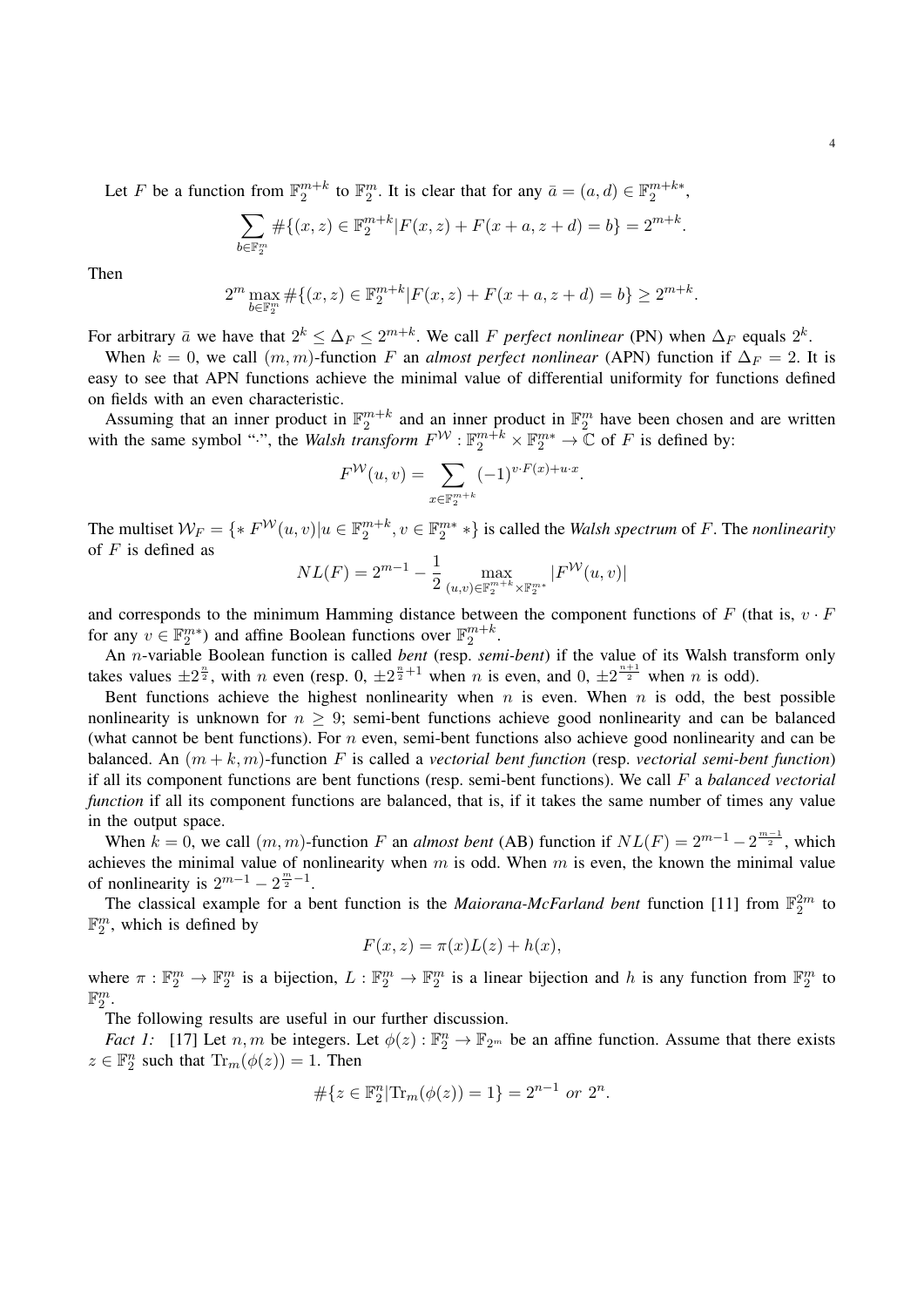5

*Lemma 2.1:* [15] For any  $a, b \in \mathbb{F}_{2^m}$  and  $a \neq 0$ , the polynomial  $F(x) = x^2 + ax + b \in \mathbb{F}_{2^m}[x]$  is irreducible if and only if  $\text{Tr}_m(\frac{b}{a^2})$  $\frac{b}{a^2}$ ) = 1.

*Theorem 2.2:* [22] Let  $t_1, t_2$  denote the roots of  $t^2 + bt + a^3 = 0$ , where  $a \in \mathbb{F}_{2^n}, b \in \mathbb{F}_{2^n}^*$ . Then the factorization of  $f(x) = x^3 + ax + b$  over  $\mathbb{F}_{2^n}$  are characterized as follows:

f has three zeros in  $F_{2^n}$  if and only if

$$
Tr_1^n(\frac{a^3}{b^2} + 1) = 0
$$

and  $t_1, t_2$  are cubes in  $\mathbb{F}_{2^n}$  (*n* even),  $\mathbb{F}_{2^{2n}}$  (*n* odd). f has exactly one zero in  $\mathbb{F}_{2^n}$  if and only if

$$
Tr_1^n(\frac{a^3}{b^2} + 1) = 1.
$$

f f has no zero in  $\mathbb{F}_{2^n}$  if and only if

$$
Tr_1^n(\frac{a^3}{b^2} + 1) = 0
$$

and  $t_1, t_2$  are not cubes in  $\mathbb{F}_{2^n}$  (*n* even),  $\mathbb{F}_{2^{2n}}$  (*n* odd).

### III. A CHARACTERIZATION OF THE DIFFERENTIAL UNIFORMITY OF  $F(x, z) = \phi(z)I(x)$

In the following proposition, we characterize the differential uniformity of the functions  $F: \mathbb{F}_2^{m+k} \to \mathbb{F}_{2^m}$ in the form  $F(x, z) = \phi(z)I(x)$ .

*Proposition 3.1:* Let m and k be integers satisfying  $1 \le k \le m - 1$ . Any function  $F: \mathbb{F}_2^{m+k} \to \mathbb{F}_{2^m}$ in the form  $F(x, z) = \phi(z)I(x)$ , where  $\phi(z) : \mathbb{F}_2^k \to \mathbb{F}_{2^m}$  and  $I(x)$  is the  $(m, m)$ -Inverse function, is a differentially  $\Delta$ -uniform function with  $\Delta < 2^{k+1}$  if and only if all of the conditions below hold. 1.  $\phi(z) \neq 0$  for any  $z \in \mathbb{F}_2^k$ .

- 2.  $\phi(z)$  is an injection.
- 3. For any  $d \in \mathbb{F}_2^k$ ,  $t \in \mathbb{F}_{2^m}^*$ ,

$$
\Delta \geq 2^{k+1} - 2 \# \left\{ z \in \mathbb{F}_2^k \middle| \text{Tr}_m \left( \frac{\phi(z)t}{(t + \phi(z) + \phi(z+d))^2} \right) = 1 \right\} \n- \# \{ z \in \mathbb{F}_2^k | t = \phi(z) + \phi(z+d) \} + \# \{ z \in \mathbb{F}_2^k | t = \phi(z) \} + \# \{ z \in \mathbb{F}_2^k | t = \phi(z+d) \}.
$$

**Proof:** Necessity: Assume that the differential uniformity of  $F(x, z) = \phi(z)I(x)$  is  $\Delta < 2^{k+1}$ . Then for any  $\bar{a} \in \mathbb{F}_2^{m+k*}, b \in \mathbb{F}_{2^m}$  with  $\bar{a} = (a, d)$ , where  $a \in \mathbb{F}_{2^m}, d \in \mathbb{F}_2^k$ , we have

$$
\sum_{x \in \mathbb{F}_2^k} \# \{ x \in \mathbb{F}_{2^m} | \phi(z)I(x) + \phi(z+d)I(x+a) = b \} \leq \Delta.
$$
 (2)

Let us prove that Conditions  $1 - 3$  are satisfied.

z<sub>z</sub>

Let  $d = 0, a \in \mathbb{F}_{2^m}^*, b = 0$ . Then Eq.(2) is equivalent to

$$
\sum_{z \in \mathbb{F}_2^k} \# \{ x \in \mathbb{F}_{2^m} | \phi(z)(I(x) + I(x + a)) = 0 \} \le \Delta.
$$

Since  $\Delta < 2^m$ , we have  $\phi(z) \neq 0$  for any  $z \in \mathbb{F}_2^k$ , which means Condition 1 holds. Let  $d \in \mathbb{F}_2^{k*}, a = b = 0$ . If there exists  $z \in \mathbb{F}_2^k$  such that  $\phi(z) = \phi(z + d)$ , then

$$
\sum_{z \in \mathbb{F}_2^k} \# \{ x \in \mathbb{F}_{2^m} | \phi(z)I(x) + \phi(z+d)I(x+a) = b \}
$$
  
= 
$$
\sum_{z \in \mathbb{F}_2^k} \# \{ x \in \mathbb{F}_{2^m} | (\phi(z) + \phi(z+d))I(x) = 0 \} \ge 2^m > \Delta.
$$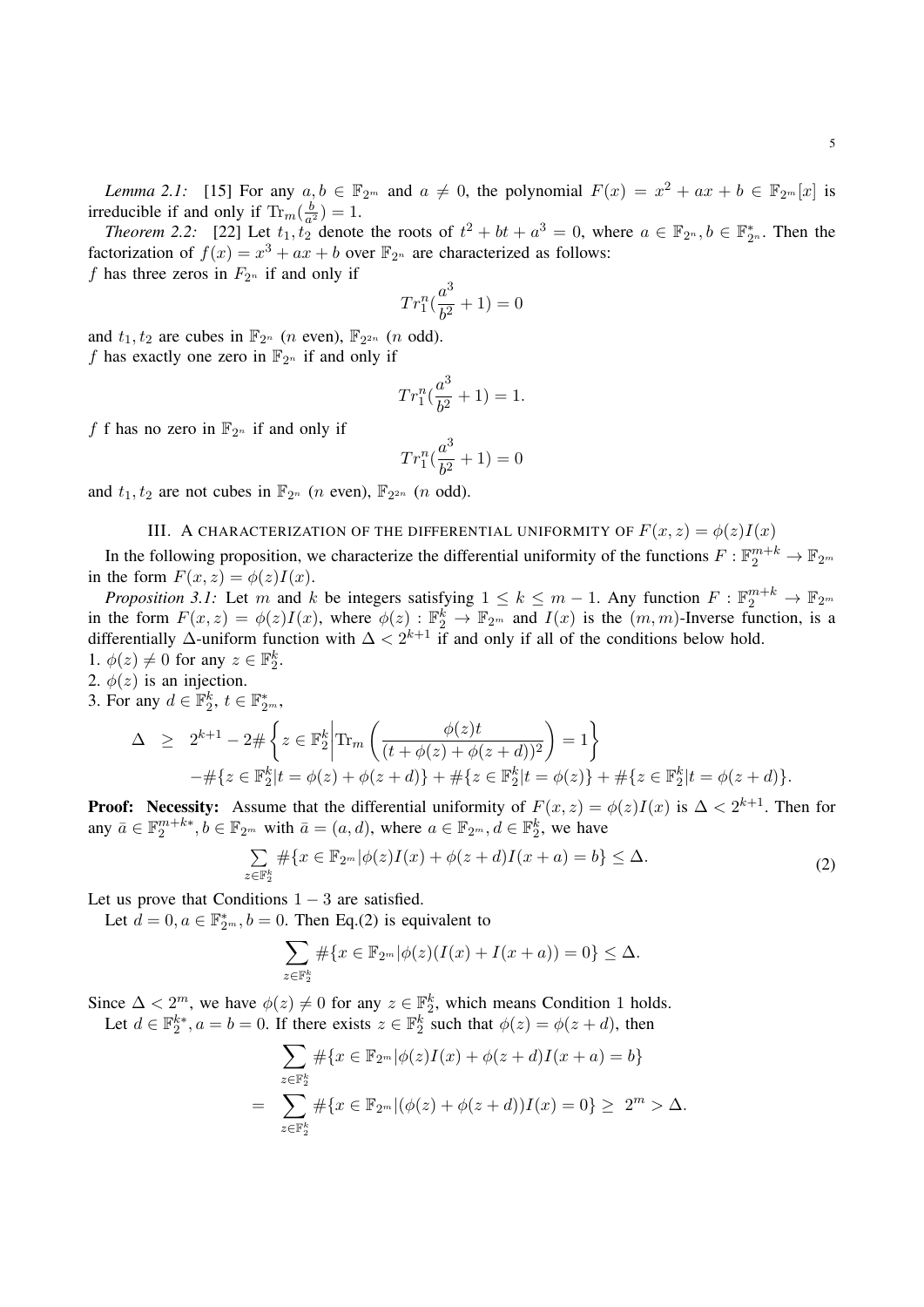A contradiction! Thus  $\phi(z)$  is an injection, that is, Condition 2 holds.

Let  $d \in \mathbb{F}_2^k$  and  $a, b$  be arbitrary elements in  $\mathbb{F}_{2^m}^*$ . Then we have

$$
\sum_{z \in \mathbb{F}_2^k} \# \{ x \in \mathbb{F}_{2^m} | \phi(z)I(x) + \phi(z+d)I(x+a) = b \}
$$
\n
$$
= \sum_{z \in \mathbb{F}_2^k} \# \{ x \in \mathbb{F}_{2^m} \setminus \{ 0, a \} | \phi(z)I(x) + \phi(z+d)I(x+a) = b \}
$$
\n
$$
+ \sum_{z \in \mathbb{F}_2^k} \# \{ x \in \{ 0, a \} | \phi(z)I(x) + \phi(z+d)I(x+a) = b \}
$$
\n
$$
= \sum_{z \in \mathbb{F}_2^k} \# \{ x \in \mathbb{F}_{2^m} \setminus \{ 0, a \} | bx^2 + (ab + \phi(z) + \phi(z+d))x + \phi(z)a = 0 \}
$$
\n
$$
+ \# \{ z \in \mathbb{F}_2^k | ab = \phi(z) \} + \# \{ z \in \mathbb{F}_2^k | ab = \phi(z+d) \}
$$
\n
$$
= \sum_{z \in \mathbb{F}_2^k} \# \{ x \in \mathbb{F}_{2^m} | bx^2 + (ab + \phi(z) + \phi(z+d))x + \phi(z)a = 0 \}
$$
\n
$$
+ \# \{ z \in \mathbb{F}_2^k | ab = \phi(z) \} + \# \{ z \in \mathbb{F}_2^k | ab = \phi(z+d) \}.
$$

The last step holds since neither  $x = 0$  nor a is a solution of  $bx^2 + (ab + \phi(z) + \phi(z + d))x + \phi(z)a = 0$ . Then we get:

$$
\sum_{z \in \mathbb{F}_2^k} \# \{ x \in \mathbb{F}_{2^m} | bx^2 + (ab + \phi(z) + \phi(z + d))x + \phi(z)a = 0 \}
$$
\n
$$
= \sum_{z \in \mathbb{F}_2^k, ab + \phi(z) + \phi(z + d) \neq 0} \# \{ x \in \mathbb{F}_{2^m} | bx^2 + (ab + \phi(z) + \phi(z + d))x + \phi(z)a = 0 \}
$$
\n
$$
+ \sum_{z \in \mathbb{F}_2^k, ab + \phi(z) + \phi(z + d) = 0} \# \{ x \in \mathbb{F}_{2^m} | bx^2 + (ab + \phi(z) + \phi(z + d))x + \phi(z)a = 0 \}
$$
\n
$$
= 2 \# \left\{ z \in \mathbb{F}_2^k \middle| \text{Tr}_m \left( \frac{\phi(z)ab}{(ab + \phi(z) + \phi(z + d))^2} \right) = 0 \right\} + \# \{ z \in \mathbb{F}_2^k | ab = \phi(z) + \phi(z + d) \}
$$
\n
$$
= 2^{k+1} - 2 \# \left\{ z \in \mathbb{F}_2^k \middle| \text{Tr}_m \left( \frac{\phi(z)ab}{(ab + \phi(z) + \phi(z + d))^2} \right) = 1 \right\} - \# \{ z \in \mathbb{F}_2^k | ab = \phi(z) + \phi(z + d) \}.
$$

The second step holds according to Lemma 2.1.

Let  $t = ab$ . Then for any  $d \in \mathbb{F}_2^k$ ,  $t \in \mathbb{F}_{2^m}^*$ ,

$$
\Delta \geq 2^{k+1} - 2 \# \left\{ z \in \mathbb{F}_2^k \middle| \text{Tr}_m \left( \frac{\phi(z)t}{(t + \phi(z) + \phi(z+d))^2} \right) = 1 \right\} \n- \# \{ z \in \mathbb{F}_2^k | t = \phi(z) + \phi(z+d) \} + \# \{ z \in \mathbb{F}_2^k | t = \phi(z) \} + \# \{ z \in \mathbb{F}_2^k | t = \phi(z+d) \}.
$$

Thus Condition 3 holds.

**Sufficiency:** Assume that the function  $F(x, z) = \phi(z)I(x)$  satisfies all of the three conditions. Then we need to prove that Eq.(2) holds for any  $d \in \mathbb{F}_2^k$ ,  $a, b \in \mathbb{F}_{2^m}$ , where d and a can not be 0 at the same time.

The proof is divided into two cases.

**Case 1:**  $ab = 0$ .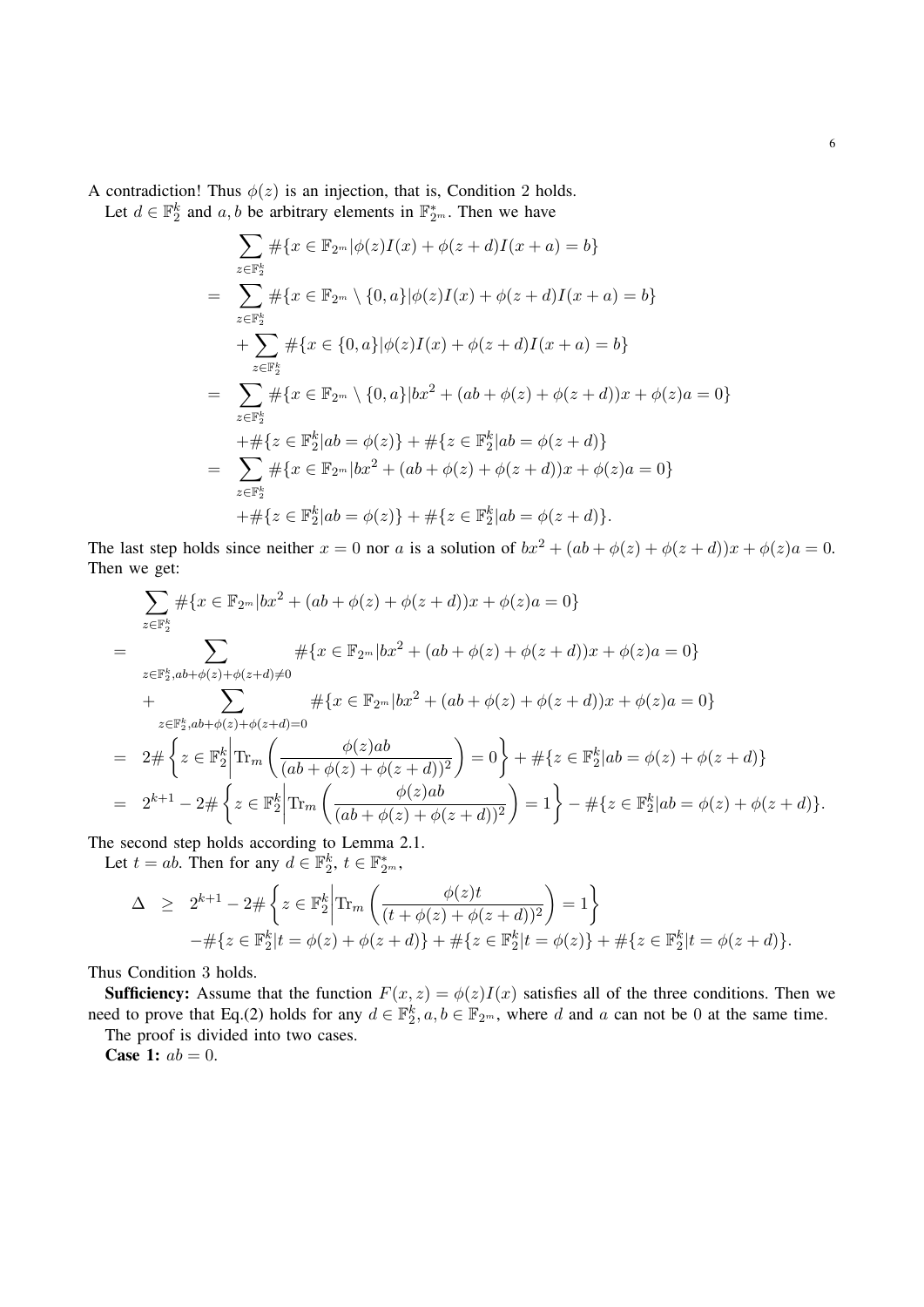If  $a = 0, b \in \mathbb{F}_{2^m}^*$ , then

$$
\sum_{z \in \mathbb{F}_2^k} \# \{ x \in \mathbb{F}_{2^m} | \phi(z)I(x) + \phi(z+d)I(x+a) = b \}
$$
  
= 
$$
\sum_{z \in \mathbb{F}_2^k} \# \{ x \in \mathbb{F}_{2^m} | \frac{\phi(z) + \phi(z+d)}{b} = x \} = 2^k \le \Delta.
$$

If  $b = 0, d \in \mathbb{F}_2^{k*}, a \in \mathbb{F}_{2^m}$ , then it follows from Condition 2,  $\phi(z)$  is an injection, that

$$
\sum_{z \in \mathbb{F}_2^k} \# \{ x \in \mathbb{F}_{2^m} | \phi(z)I(x) + \phi(z+d)I(x+a) = b \}
$$
  
= 
$$
\sum_{z \in \mathbb{F}_2^k} \# \{ x \in \mathbb{F}_{2^m} | \frac{a\phi(z)}{\phi(z) + \phi(z+d)} = x \} = 2^k \le \Delta.
$$

If  $b = d = 0$ , then  $a \in \mathbb{F}_{2^m}^*$ , and we have

$$
\sum_{z \in \mathbb{F}_2^k} \# \{ x \in \mathbb{F}_{2^m} | \phi(z)I(x) + \phi(z+d)I(x+a) = b \}
$$
  
= 
$$
\sum_{z \in \mathbb{F}_2^k} \# \{ x \in \mathbb{F}_{2^m} | \phi(z)(I(x) + I(x+a)) = 0 \} = 0 \le \Delta.
$$

The last step holds since  $\phi(z) \neq 0$  for any  $z \in \mathbb{F}_2^k$  and the Inverse function  $I(x)$  is a bijection.

**Case 2:**  $\overline{a}$ ,  $\overline{b}$  are arbitrary elements in  $\mathbb{F}_{2^m}^*$ .

According to the observations made in the sufficiency part of the proof, for any  $d \in \mathbb{F}_2^k$ ,  $a, b \in \mathbb{F}_{2^m}^*$ ,

$$
\sum_{z \in \mathbb{F}_2^k} \# \{ x \in \mathbb{F}_{2^m} | \phi(z)I(x) + \phi(z+d)I(x+a) = b \}
$$
\n
$$
= 2^{k+1} - 2 \# \left\{ z \in \mathbb{F}_2^k \middle| \text{Tr}_m \left( \frac{\phi(z)ab}{(ab + \phi(z) + \phi(z+d))^2} \right) = 1 \right\} - \# \{ z \in \mathbb{F}_2^k | ab = \phi(z) + \phi(z+d) \}
$$
\n
$$
+ \# \{ z \in \mathbb{F}_2^k | ab = \phi(z) \} + \# \{ z \in \mathbb{F}_2^k | ab = \phi(z+d) \}.
$$

Let  $t = ab$ . Then according to Condition 3, for any  $d \in \mathbb{F}_2^k$ ,  $t \in \mathbb{F}_{2^m}^*$ , we have

$$
\Delta \geq 2^{k+1} - 2 \# \left\{ z \in \mathbb{F}_2^k \middle| \text{Tr}_m \left( \frac{\phi(z)t}{(t + \phi(z) + \phi(z+d))^2} \right) = 1 \right\} \n- \# \{ z \in \mathbb{F}_2^k | t = \phi(z) + \phi(z+d) \} + \# \{ z \in \mathbb{F}_2^k | t = \phi(z) \} + \# \{ z \in \mathbb{F}_2^k | t = \phi(z+d) \} \n= \sum_{z \in \mathbb{F}_2^k} \# \{ x \in \mathbb{F}_{2^m} | \phi(z)I(x) + \phi(z+d)I(x+a) = b \}.
$$

The proof is complete.  $\Box$ 

As we know, one sporadic differentially 6-uniform (5, 3)-function (equivalently) has been found by Carlet and AlSalami [6] very recently. It has the form  $F(x, z) = \phi(z)I(x)$ , where  $I(x)$  is the Inverse function on  $\mathbb{F}_{2^3}$  and  $\phi((0,0)) = 1, \phi((0,1)) = \alpha^3, \phi((1,0)) = \alpha^6, \phi((1,1)) = \alpha^5$  ( $\alpha$  is a primitive element of  $\mathbb{F}_{2^3}$ ). Then a natural question is whether one can generalize it to construct differentially 6-uniform  $(m+2, m)$ -function with  $m > 3$ . We get a negative conclusion according to the following corollary.

*Corollary 3.2:* Let  $m > 2^k$  be an integer. Consider the function  $F : \mathbb{F}_2^{m+k} \to \mathbb{F}_{2^m}$  in the form  $F(x, z) =$  $\phi(z)I(x)$ , where  $\phi(z): \mathbb{F}_2^k \to \mathbb{F}_{2^m}$  and  $I(x)$  is the  $(m, m)$ -Inverse function. Then the differential uniformity  $\Delta$  of F satisfies:  $\Delta \geq 2^{k+1}$ .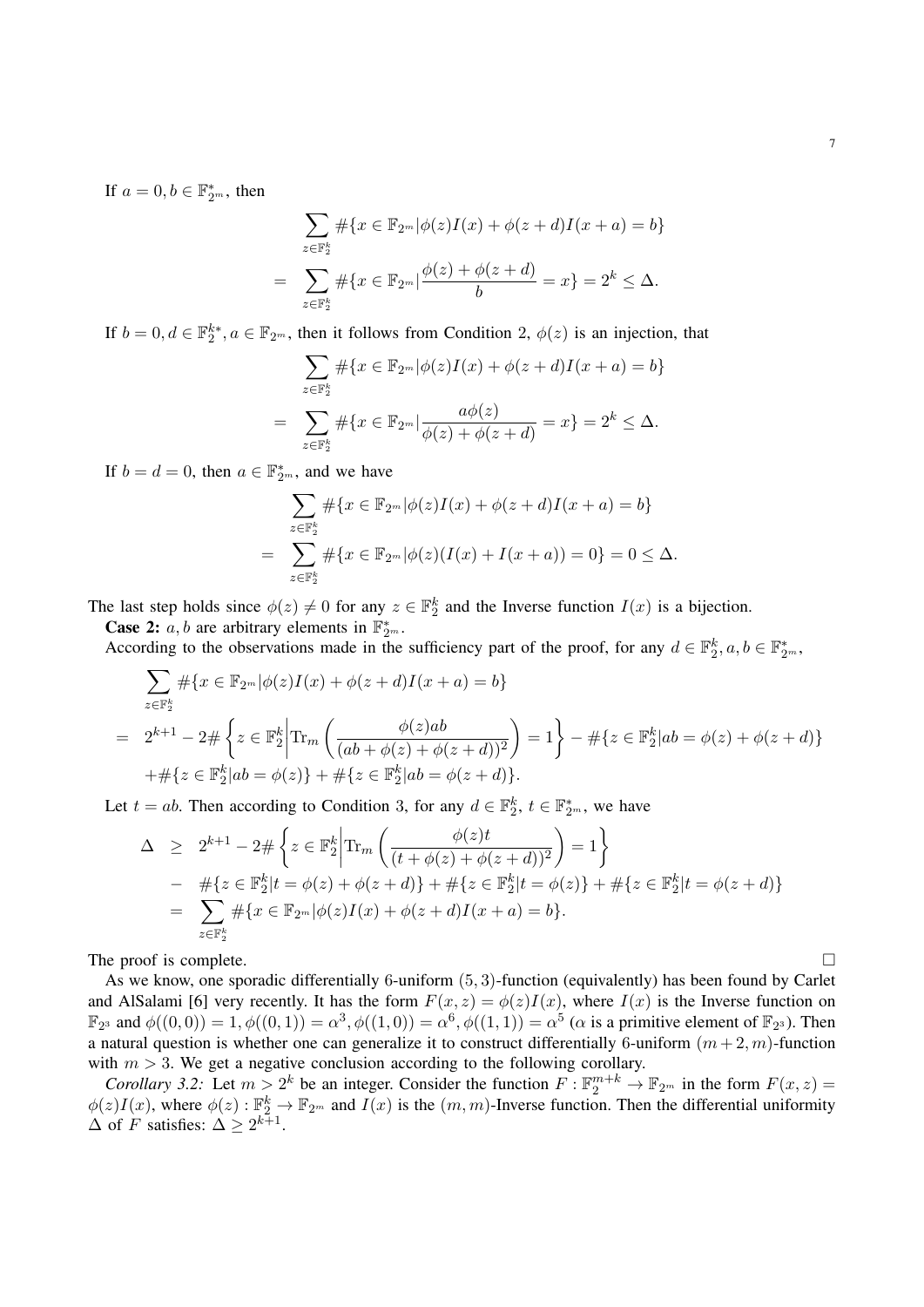**Proof:** Assume that the differential uniformity of  $F(x, z) = \phi(z)I(x)$  is less than  $2^{k+1}$ . Then it follows from Proposition 3.1 that  $\phi(z)$  is an injection,  $\phi(z) \neq 0$  for any  $z \in \mathbb{F}_2^k$  and for any  $d \in \mathbb{F}_2^k$ ,  $t \in \mathbb{F}_{2^m}^*$ ,

$$
2^{k+1} > \Delta \ge 2^{k+1} - 2 \# \left\{ z \in \mathbb{F}_2^k \middle| \text{Tr}_m \left( \frac{\phi(z)t}{(t + \phi(z) + \phi(z+d))^2} \right) = 1 \right\}
$$
  
 
$$
- \# \{ z \in \mathbb{F}_2^k | t = \phi(z) + \phi(z+d) \} + \# \{ z \in \mathbb{F}_2^k | t = \phi(z) \} + \# \{ z \in \mathbb{F}_2^k | t = \phi(z+d) \}.
$$

Let  $d = 0$ . Then  $\#\{z \in \mathbb{F}_2^k | t = \phi(z) + \phi(z+d)\} = 0$  since  $t \in \mathbb{F}_{2^m}^*$ . Thus for any  $t \in \mathbb{F}_{2^m}^*$ ,

$$
2^{k+1} - 2 \# \left\{ z \in \mathbb{F}_2^k \middle| \text{Tr}_m \left( \frac{\phi(z)}{t} \right) = 1 \right\} + 2 \# \{ z \in \mathbb{F}_2^k | t = \phi(z) \} < 2^{k+1}.
$$

This means

$$
\#\left\{z\in \mathbb{F}_2^k \middle| \text{Tr}_m\left(\frac{\phi(z)}{t}\right) = 1\right\} > \#\{z\in \mathbb{F}_2^k | t = \phi(z)\} \ge 0.
$$

Thus for any  $t \in \mathbb{F}_{2^m}^*$ , there exists  $z \in \mathbb{F}_2^k$  such that  $\text{Tr}_m(\frac{\phi(z)}{t})$  $\left(\frac{z}{t}\right) = 1$ . Then for any  $t \in \mathbb{F}_{2^m}^*$ , there exists  $\beta \in \text{Span}\{\phi(z)|z \in \mathbb{F}_2^k\}$  such that  $\text{Tr}_m(\frac{\beta}{t})$  $\left(\frac{\beta}{t}\right) = 1$ . This means for any  $t \in \mathbb{F}_{2^m}^*$ ,  $\frac{1}{t}$  $\frac{1}{t} \notin \text{Span}\{\phi(z)|z \in \mathbb{F}_2^k\}^{\perp},$ that is, Rank(Span $\{\phi(z)|z \in \mathbb{F}_2^k\}$ ) = m. Thus  $2^k \ge m$ , a contradiction!

Corollary 3.2 shows that no functions  $F : \mathbb{F}_2^{m+k} \to \mathbb{F}_{2^m}$  in the form  $F(x, z) = \phi(z)I(x)$  can have differential uniformity strictly less than  $2^{k+1}$  when  $m > 2^k$ . Let  $k = 2$ . Then we have  $\Delta_F \ge 8$  when  $m > 2<sup>k</sup> = 4$ . We searched all of the possible  $\phi(z)$  when  $m = 3, 4$  and found that the example in [6] is the only differentially 6-uniform  $(m + 2, m)$ -function in this form up to CCZ-equivalence. Then we have the following corollary.

*Proposition 3.3:* Let m be an integer. The example in [6] is the only differentially 6-uniform  $(m+2, m)$ function in the form  $F(x, z) = \phi(z)I(x)$  up to CCZ-equivalence, where  $\phi(z) : \mathbb{F}_2^2 \to \mathbb{F}_{2^m}$  and  $I(x)$  is the  $(m, m)$ -Inverse function.

*Remark 3.4:* We also searched all possible (5,3)-functions in the form  $F(x, z) = \phi(z)H(x)$ , where  $\phi(z)$  is any (3, 2)-function and  $H(x)$  is any (3, 3)-function. Unfortunately, the example in [6] is the only differentially 6-uniform function up to CCZ-equivalence.

# IV. INFINITE FAMILIES OF LOW DIFFERENTIAL UNIFORMITY  $(m + k, m)$ -FUNCTIONS IN THE FORM  $F(x, z) = \phi(z)I(x)$

# *A. An infinite family of* (2m − 1, m)*-functions achieving Nyberg's bound*

In this subsection, low differential uniformity  $(m + k, m)$ -functions in the form  $F(x, z) = \phi(z)I(x)$  with  $k = m-1$  are investigated. We construct an infinite family of differentially  $\Delta$ -uniform  $(2m-1, m)$ -functions in the form  $F(x, z) = \phi(z)I(x)$  achieving Nyberg's bound and prove it with the help of Proposition 3.1.

*Proposition 4.1:* Let  $m \ge 2$  be an integer. Consider the function  $F : \mathbb{F}_2^{2m-1} \to \mathbb{F}_{2m}$  in the form  $F(x, z) =$  $\phi(z)I(x)$ . Here  $I(x)$  is the  $(m, m)$ -Inverse function and  $\phi: \mathbb{F}_2^{m-1} \to \mathbb{F}_{2^m}$  is affine with  $\text{Rank}\{\phi(z)|z \in \mathbb{F}_2^{m-1}}$  $\mathbb{F}_2^{m-1}$ } = m. Then F is a differentially  $\Delta$ -uniform function with  $\Delta = 2^{m-1} + 2$ .

**Proof:** Since  $\phi(z)$  is affine, let  $\phi(z) = L(z) + c_1$ , where  $L(z)$ :  $\mathbb{F}_2^{m-1} \to \mathbb{F}_2$  is a linear function,  $c_1 \in \mathbb{F}_2$ is a constant. Further, with  $\text{Rank}\{\phi(z)|z \in \mathbb{F}_2^{m-1}\}=m$ , we know that  $\{\phi(z)|z \in \mathbb{F}_2^{m-1}\}$  cannot be a vector space and cannot be an affine space of dimension less than  $m - 1$ . This means  $\phi(z)$  is an injection and it does not vanish for any  $z \in \mathbb{F}_2^{m-1}$ . Then we only need to verify the last condition in Proposition 3.1, that is, for any  $d \in \mathbb{F}_2^{m-1}$ ,  $t \in \mathbb{F}_{2^m}^*$ ,

$$
2^{m-1} + 2 \ge 2^m - 2 \# \left\{ z \in \mathbb{F}_2^{m-1} \middle| \text{Tr}_m \left( \frac{\phi(z)t}{(t + \phi(z) + \phi(z+d))^2} \right) = 1 \right\}
$$
  
- 
$$
\# \{ z \in \mathbb{F}_2^{m-1} | t = \phi(z) + \phi(z+d) \} + \# \{ z \in \mathbb{F}_2^{m-1} | t = \phi(z) \} + \# \{ z \in \mathbb{F}_2^{m-1} | t = \phi(z+d) \}.
$$
 (3)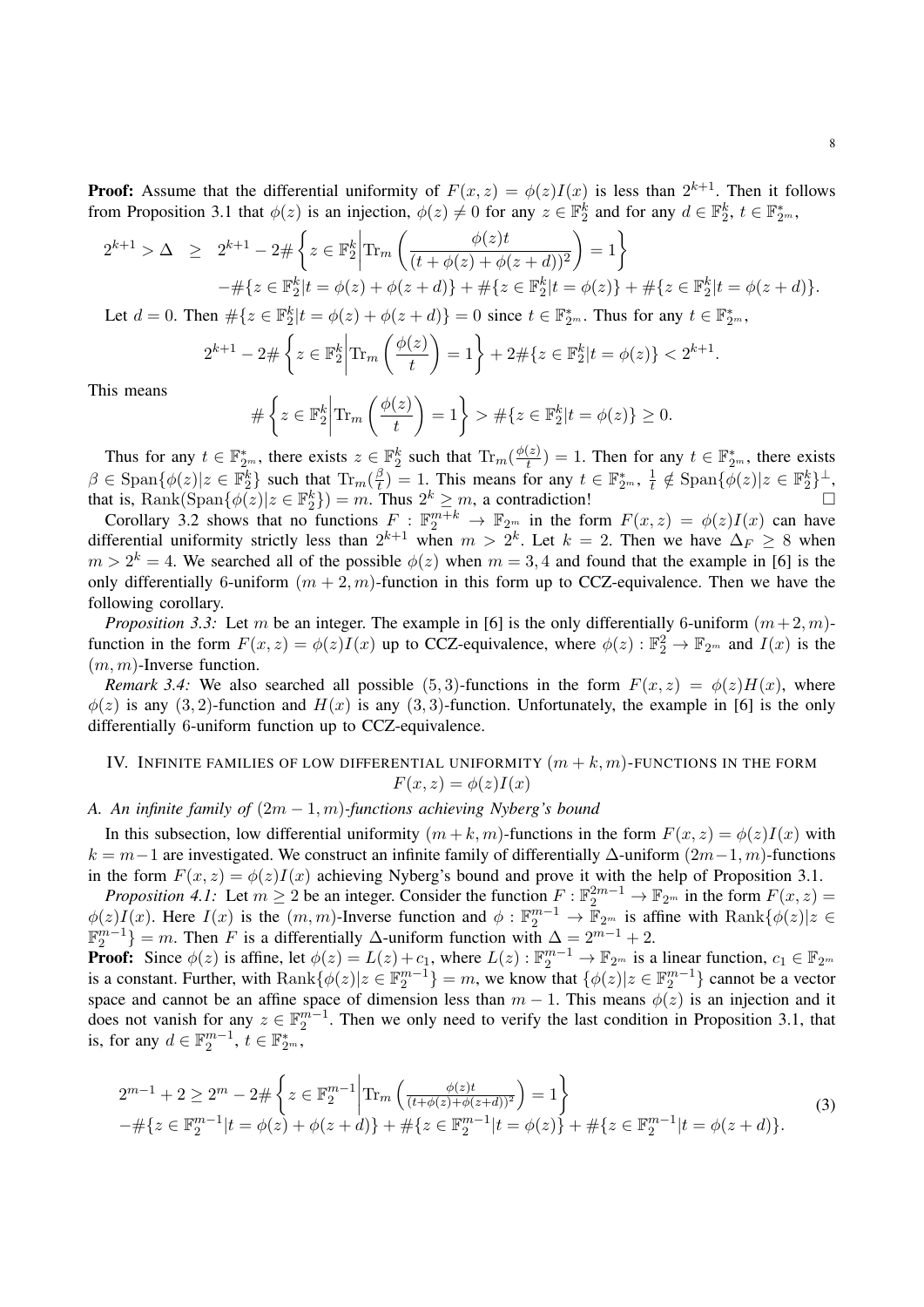If  $t + L(d) = 0$ , then  $\{z \in \mathbb{F}_2^{m-1} | t = \phi(z) + \phi(z+d) \} = \{z \in \mathbb{F}_2^{m-1} | t = L(d) \} = 2^{m-1}$ . Hence (3) holds in this case clearly. Thus we only need to consider the case  $d \in \mathbb{F}_2^{m-1}$ ,  $t \in \mathbb{F}_2^*$  satisfying  $t + L(d) \neq 0$ .

Since  $\text{Rank}\{\phi(z)|z \in \mathbb{F}_2^{m-1}\}=m, \, \gamma \notin \text{Span}\{\phi(z)|z \in \mathbb{F}_2^{m-1}\}^{\perp}$  holds for any  $\gamma \in \mathbb{F}_{2^m}^*$ . This means for any  $\gamma \in \mathbb{F}_{2^m}^*$ , there exists  $\beta \in \text{Span}\{\phi(z)|z \in \mathbb{F}_2^{m-1}\}\$  such that  $\text{Tr}_m(\gamma \beta) = 1$ . It is equivalent to say that, for any  $\gamma \in \mathbb{F}_{2^m}^*$ , there exists  $z \in \mathbb{F}_2^{m-1}$  such that  $\text{Tr}_m(\phi(z)\gamma) = 1$ .

For any  $d \in \mathbb{F}_2^{m-1}$ ,  $t \in \mathbb{F}_{2^m}^*$  satisfying  $t + L(d) \neq 0$ , let us apply the observation above with  $\gamma = \frac{t}{(t + L(d))^2}$ . Then there exists  $z \in \mathbb{F}_2^{m-1}$  such that  $\text{Tr}_m(\frac{\phi(z)t}{(t+L(d))^2}) = 1$ .

According to Fact 1, we have

$$
2^{m-2} \leq # \left\{ z \in \mathbb{F}_2^{m-1} \middle| \text{Tr}_m \left( \frac{\phi(z)t}{(t+L(d))^2} \right) = 1 \right\}
$$
  
= # 
$$
\left\{ z \in \mathbb{F}_2^{m-1} \middle| \text{Tr}_m \left( \frac{\phi(z)t}{(t+\phi(z)+\phi(z+d))^2} \right) = 1 \right\}.
$$

It is clear that for any  $d \in \mathbb{F}_2^{m-1}$ ,  $t \in \mathbb{F}_{2^m}^*$ ,

$$
\#\{z \in \mathbb{F}_2^{m-1} | t = \phi(z)\} + \#\{z \in \mathbb{F}_2^{m-1} | t = \phi(z+d)\} \le 2
$$

and

$$
\# \{ z \in \mathbb{F}_2^{m-1} | t = \phi(z) + \phi(z+d) \} \ge 0.
$$

Thus for any  $d \in \mathbb{F}_2^{m-1}$ ,  $t \in \mathbb{F}_{2^m}^*$  satisfying  $t + L(d) \neq 0$ ,

$$
2^{m} - 2 \# \left\{ z \in \mathbb{F}_{2}^{m-1} \middle| \text{Tr}_{m} \left( \frac{\phi(z)t}{(t + \phi(z) + \phi(z+d))^{2}} \right) = 1 \right\}
$$
  
 
$$
- \# \left\{ z \in \mathbb{F}_{2}^{m-1} \middle| t = \phi(z) + \phi(z+d) \right\} + \# \left\{ z \in \mathbb{F}_{2}^{m-1} \middle| t = \phi(z) \right\} + \# \left\{ z \in \mathbb{F}_{2}^{m-1} \middle| t = \phi(z+d) \right\}
$$
  
 
$$
\leq 2^{m} - 2 * 2^{m-2} - 0 + 2 = 2^{m-1} + 2.
$$

All in all,  $\Delta \leq 2^{m-1} + 2$  according to Proposition 3.1. According to Nyberg's results [18], F can not be PN function, thus  $\Delta = 2^{m-1} + 2$ .

Define the vectorial function  $\phi(z) = (z, 1)$ , where  $z \in \mathbb{F}_2^{m-1}$ . The image set of  $\phi(z)$  is  $\mathbb{F}_{2^{m-1}} \times \mathbb{F}_2$ , which is isomorphic to  $\mathbb{F}_{2^m}$  as an m-dimensional vector space. It is clear that  $\phi: \mathbb{F}_2^{m-1} \to \mathbb{F}_{2^m}$  is affine and  $\text{Rank}\{\phi(z)|z \in \mathbb{F}_2^{m-1}\}=m$ . Then we have the following construction according to Proposition 4.1, which gives the first infinite family of  $(m + k, m)$ -functions with  $m > k \ge 2$  achieve Nyberg's bound.

*Construction 1:* Let  $m \ge 2$  be an integer. Consider the function  $F : \mathbb{F}_2^{2m-1} \to \mathbb{F}_{2m}$  in the form  $F(x, z) =$  $\phi(z)I(x)$ . Here  $I(x)$  is the  $(m, m)$ -Inverse function and  $\phi(z) = (z, 1)$ , where the image set of  $\phi(z)$  is  $\mathbb{F}_{2^{m-1}} \times \mathbb{F}_2$ . Then F is a differentially  $\Delta$ -uniform function with  $\Delta = 2^{m-1} + 2$ .

At the end of this subsection, we discuss the other cryptographic and combinatorial properties of Construction 1. We prove that every function from Construction 1, whose differential uniformity achieves Nyberg's bound, also has quite high nonlinearity and not too low algebraic degree. Moreover, we prove that it is a balanced vectorial semi-bent function.

We first consider a more general case. Assume that the Maiorana-McFarland bent function  $F'(x, z') =$  $\pi(x)L'(z')+h(x)$ , where  $L': \mathbb{F}_2^m \to \mathbb{F}_{2^m}$  is a linear bijection,  $\pi: \mathbb{F}_2^m \to \mathbb{F}_{2^m}$  is a bijection and h is any function from  $\mathbb{F}_2^m$  to  $\mathbb{F}_{2^m}$ . If we restrict Maiorana-McFarland bent function by taking the last coordinate of the input variables zero and delete this coordinate, then we are in the situation of  $F(x, z) = I(x)\phi(z) + h(x)$ , where  $\phi$  is a linear  $(m-1, m)$ -function whose image is a linear hyperplane of  $\mathbb{F}_{2^m}$ . The following lemma indicates that all these  $(2m - 1, m)$ -functions obtained by deleting one coordinate from the Maiorana-McFarland bent function are vectorial semi-bent function with high nonlinearity.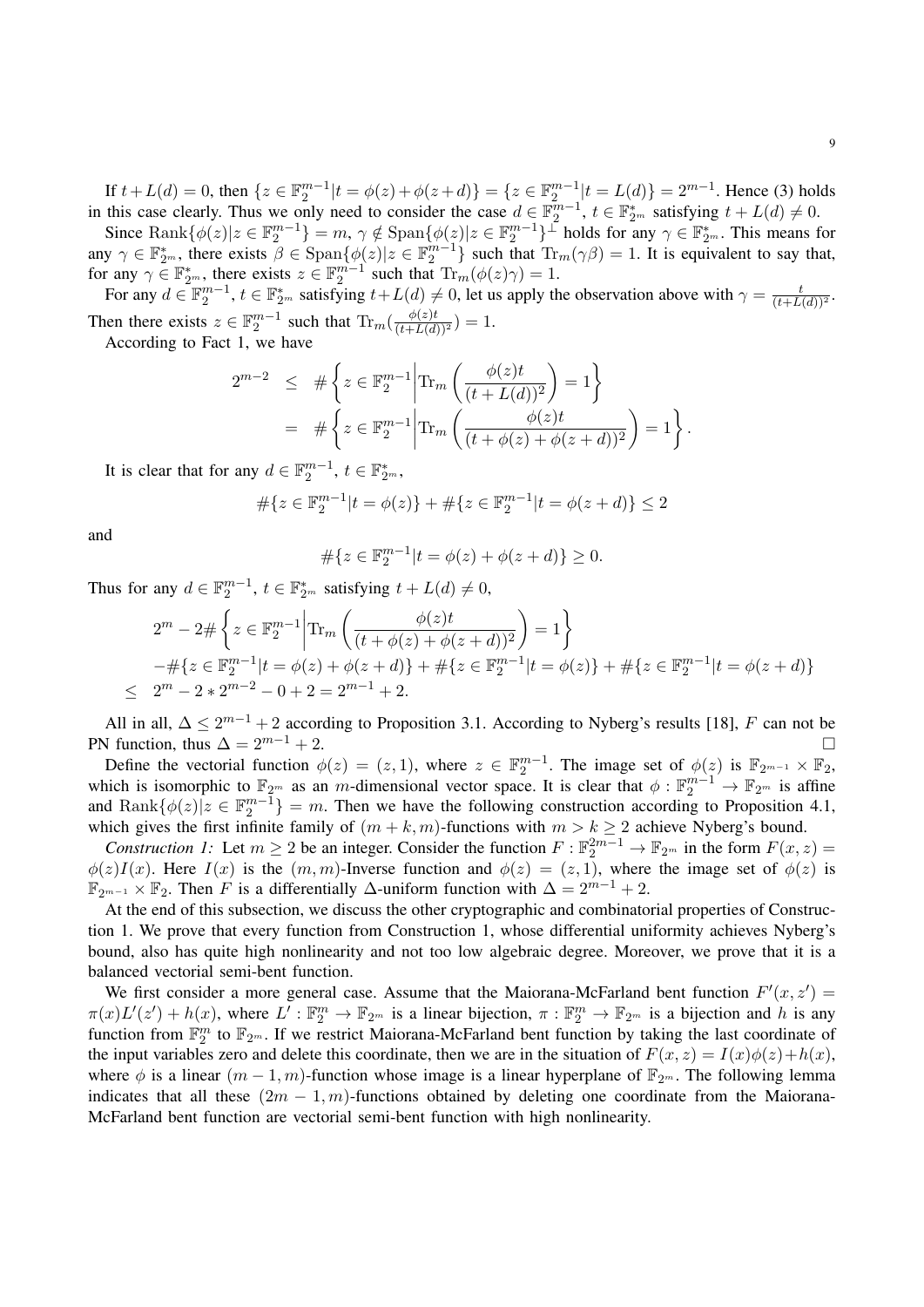*Lemma 4.2:* Let  $m \ge 2$  be an integer. We define the function  $F : \mathbb{F}_2^{2m-1} \to \mathbb{F}_{2^m}$  in the form

$$
F(x, z) = \pi(x)L(z) + h(x),
$$

where  $\pi : \mathbb{F}_2^m \to \mathbb{F}_{2^m}$  is a bijection,  $L : \mathbb{F}_2^{m-1} \to \mathbb{F}_{2^m}$  is a linear injection and h is any function from  $\mathbb{F}_2^m$  to  $\mathbb{F}_{2^m}$ . Then F is a vectorial semi-bent function and  $NL(F) = 2^{2m-2} - 2^{m-1$ 

**Proof:** For any  $v \in \mathbb{F}_{2^m}^*$ ,  $u \in \mathbb{F}_{2^m}^{2m-1}$ , assume that  $u_1 \in \mathbb{F}_{2^m}^m$ ,  $u_2 \in \mathbb{F}_{2^m}^{m-1}$  satisfy  $(u_1, u_2) = u$ , we have  $\pi$  ( $\pi$ ( $\chi$ )) (x)

$$
F^{W}(u, v) = \sum_{(x,z) \in \mathbb{F}_{2}^{2m-1}} (-1)^{\text{Tr}_{m}(vF(x,z)) + u \cdot (x,z)}
$$
  
\n
$$
= \sum_{x \in \mathbb{F}_{2}^{m}, z \in \mathbb{F}_{2}^{m-1}} (-1)^{\text{Tr}_{m}(vh(x)) + \text{Tr}_{m}(v\pi(x)L(z)) + u_{1} \cdot x + u_{2} \cdot z}
$$
  
\n
$$
= \sum_{x \in \mathbb{F}_{2}^{m}, z \in \mathbb{F}_{2}^{m-1}} (-1)^{\text{Tr}_{m}(vh(x)) + u_{1} \cdot x + L^{*}(v\pi(x) + u_{2}) \cdot z}
$$
  
\n
$$
= \sum_{x \in \mathbb{F}_{2}^{m}} (-1)^{\text{Tr}_{m}(vh(x)) + u_{1} \cdot x} \left( \sum_{z \in \mathbb{F}_{2}^{m-1}} (-1)^{L^{*}(v\pi(x) + u_{2}) \cdot z} \right).
$$

The third equality holds since for any  $L: \mathbb{F}_2^{m-1} \to \mathbb{F}_{2^m}$ , there exists  $L^*: \mathbb{F}_{2^m} \to \mathbb{F}_2^{m-1}$  such that for any  $\alpha \in \mathbb{F}_{2^m}, z \in \mathbb{F}_2^{m-1}, \text{ Tr}_m(\alpha L(z)) = L^*(\alpha) \cdot \overline{z}.$ 

It is clear that  $L^*(v\pi(x) + u_2) \cdot z$  is linear since  $v\pi(x) + u_2$  can be viewed as a constant up to z. Notice that  $L : \mathbb{F}_2^{m-1} \to \mathbb{F}_{2^m}$  is a linear injection, then  $\sum$  $z \in \mathbb{F}_2^{m-1}$  $(-1)^{L^*(v\pi(x)+u_2)\cdot z}$  is  $2^{m-1}$  if  $v\pi(x)+u_2$  ∈ {L(z)|z ∈

 $\mathbb{F}_2^{m-1}\}^{\perp}$  and it is 0 otherwise. Hence for any  $v \in \mathbb{F}_{2^m}^*, u \in \mathbb{F}_2^{2m-1}$ ,

$$
F^{\mathcal{W}}(u,v) = 2^{m-1} \sum_{v \pi(x) + u_2 \in \{L(z) \mid z \in \mathbb{F}_2^{m-1}\}^\perp} (-1)^{\text{Tr}_m(vh(x) + u_1 x)} \in \{0, \pm 2^m\}.
$$

The last step holds since  $\pi(x)$  is a bijection and  $\dim({L(z)|z \in \mathbb{F}_2^{m-1}}^{\perp}) = 1$ . Thus  $F$  is a vectorial semi-bent function and

$$
NL(F) = 2^{2m-2} - \frac{1}{2} \max_{v \in \mathbb{F}_{2^m}^*, u \in \mathbb{F}_2^{2m-1}} |\sum_{(x,z) \in \mathbb{F}_2^{2m-1}} (-1)^{\text{Tr}_m(vF(x,z)) + u \cdot (x,z)}| = 2^{2m-2} - 2^{m-1}.
$$

The proof is complete.

The differential uniformity of functions in Lemma 4.2 are at most  $2^m$  in general but not  $2^{m-1}+2$ , except in some very delicately chosen I. We will discuss it in the last section. It is clear that those functions from Construction 1 are the particular cases of Lemma 4.2 with  $\pi(x) = I(x)$ ,  $h(x) = (0, 1)I(x)$  and  $L(z) = (z, 0)$ , where (0, 1) and (z, 0) are elements in  $\mathbb{F}_{2^{m-1}} \times \mathbb{F}_2$ , which is isomorphic to  $\mathbb{F}_{2^m}$ . Then we have the following proposition.

*Proposition 4.3:* Let  $m \ge 2$  be an integer and  $F : \mathbb{F}_2^{2m-1} \to \mathbb{F}_{2m}$  in the form  $F(x, z) = \phi(z)I(x)$ , where I(x) is the  $(m, m)$ -Inverse function and  $\phi(z) = (z, 1)$ . Then F is an infinite family of  $(2m-1, m)$ -functions with differential uniformity  $2^{m-1} + 2$ , nonlinearity  $2^{2m-2} - 2^{m-1}$  and algebraic degree m. Moreover, these functions are balanced vectorial semi-bent functions.

**Proof:** Since the algebraic degree of the Inverse function  $I(x)$  is  $m-1$  and the affine function  $\phi(z)$  is 1, the algebraic degree of  $(2m-1, m)$ -function  $F(x, z) = \phi(z)I(x)$  is m according to the definition.

$$
\Box
$$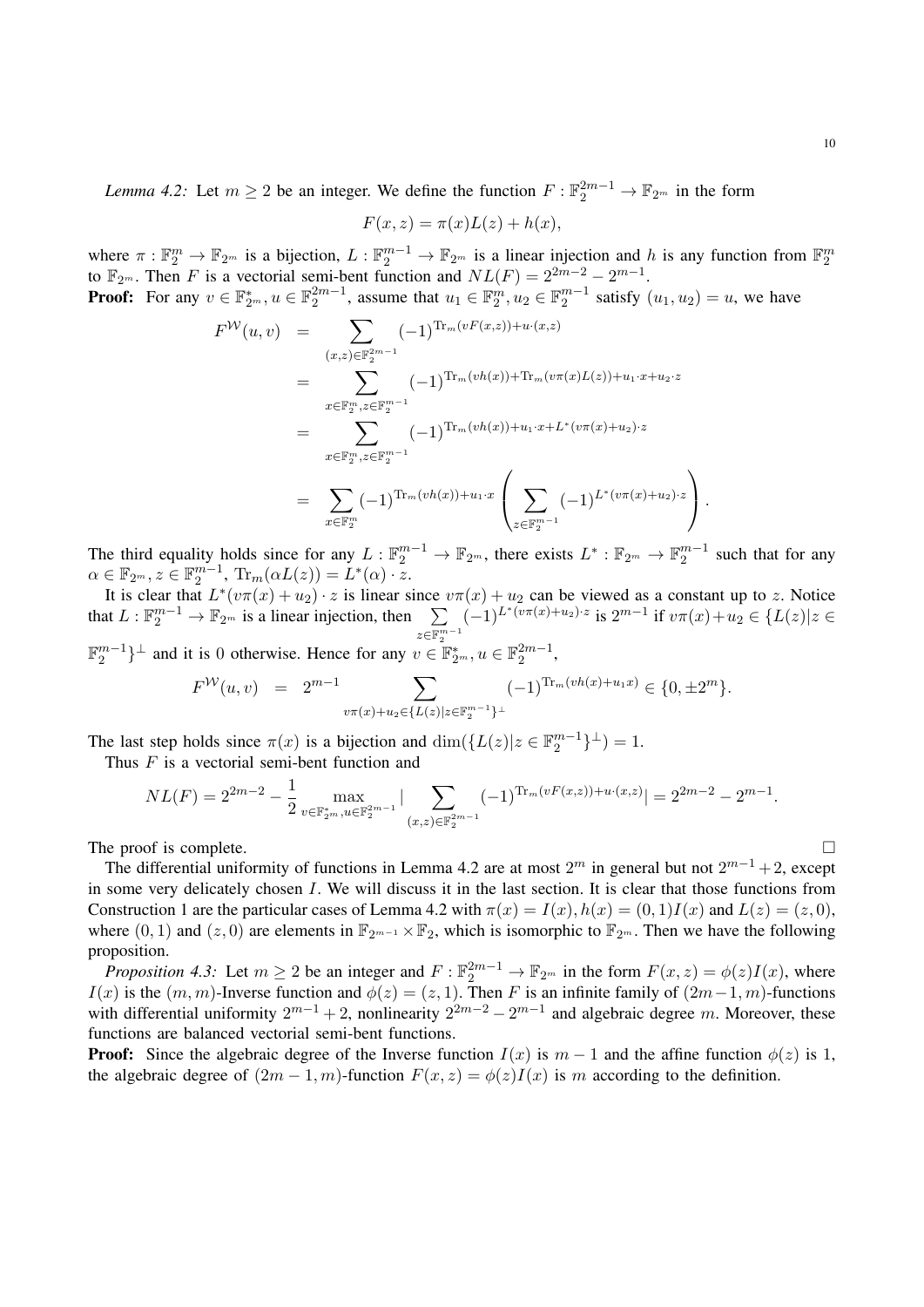Notice that for any  $v \in \mathbb{F}_{2^m}^*$ ,

$$
F^{\mathcal{W}}(0, v) = \sum_{(x,z) \in \mathbb{F}_2^{2m-1}} (-1)^{\text{Tr}_m(vF(x,z))}
$$
  
= 
$$
\sum_{z \in \mathbb{F}_2^{m-1}} \left( \sum_{x \in \mathbb{F}_2^m} (-1)^{\text{Tr}_m(v\phi(z)I(x))} \right)
$$
  
= 
$$
\sum_{z \in \mathbb{F}_2^{m-1}} 0 = 0.
$$

The last step holds since  $I(x)$  is a bijection and  $v\phi(z)$  does not vanish, then all component functions of F are balanced.

According to Proposition 4.1 and Lemma 4.2, Construction 1 builds an infinite family of  $(2m - 1, m)$ functions with the lowest differential uniformity  $2^{m-1}+2$ , high nonlinearity  $2^{2m-2}-2^{m-1}$  and not too low algebraic degree m. Moreover, these constructions are balanced vectorial semi-bent functions.

#### *B. Differentially* 4*-uniform* (m + 1, m)*-functions lead to differentially* 4*-uniform permutations*

In this section, we investigate low differential uniformity  $(m + k, m)$ -functions in the form  $F(x, z) =$  $\phi(z)I(x)$  with  $k = 1$ . We discuss an infinite family of differentially 4-uniform  $(m + 1, m)$ -functions with the help of Proposition 3.1, which leads to many differentially 4-uniform permutations.

*Proposition 4.4:* Let  $m \geq 2$  be an integer. For any element  $c \in \mathbb{F}_{2^m} \setminus \{0,1\}$  such that  $\text{Tr}_m(c)$  $\text{Tr}_m(\frac{1}{c}$  $\frac{1}{c}$  = 1, we define the function  $F: \mathbb{F}_2^{m+1} \to \mathbb{F}_{2^m}$  in the form  $F(x, z) = \phi(z)I(x)$ , where  $I(x)$  is the  $(m, m)$ -Inverse function and  $\phi(z) = (c - 1)z + 1$  is from  $\mathbb{F}_2$  to  $\mathbb{F}_{2^m}$ . Then F is a differentially 4-uniform function.

**Proof:** It follows from  $c \in \mathbb{F}_{2^m} \setminus \{0, 1\}$  that Conditions 1 and 2 in Proposition 3.1 are satisfied. We only need to verify Condition 3, which is equivalent to

$$
0 \le 2 \# \left\{ z \in \mathbb{F}_2 \middle| \text{Tr}_m \left( \frac{\phi(z)t}{(t + \phi(z) + \phi(z+d))^2} \right) = 1 \right\} + \# \{ z \in \mathbb{F}_2 | t = \phi(z) + \phi(z+d) \} - \# \{ z \in \mathbb{F}_2 | t = \phi(z) \} - \# \{ z \in \mathbb{F}_2 | t = \phi(z+d) \}
$$
(4)

for any  $d \in \mathbb{F}_2$ ,  $t \in \mathbb{F}_2^*$ . The proof is divided into two cases.

**Case 1:**  $d = 1$ . Notice that  $\phi(z) = (c - 1)z + 1$ , then (4) reduce to

$$
2 \# \left\{ z \in \mathbb{F}_2 \middle| \text{Tr}_m \left( \frac{\phi(z)t}{(t + \phi(z) + \phi(z + d))^2} \right) = 1 \right\} + \# \{ z \in \mathbb{F}_2 | t = \phi(z) + \phi(z + d) \}
$$
  
\n
$$
- \# \{ z \in \mathbb{F}_2 | t = \phi(z) \} - \# \{ z \in \mathbb{F}_2 | t = \phi(z + d) \}
$$
  
\n
$$
= 2 \# \left\{ z \in \mathbb{F}_2 \middle| \text{Tr}_m \left( \frac{\phi(z)t}{(t + c - 1)^2} \right) = 1 \right\} + \# \{ z \in \mathbb{F}_2 | t = c - 1 \}
$$
  
\n
$$
- \# \{ z \in \mathbb{F}_2 | t = \phi(z) \} - \# \{ z \in \mathbb{F}_2 | t = \phi(z + 1) \}
$$
  
\n
$$
= 2 \# \left\{ \text{Tr}_m \left( \frac{t}{(t + c - 1)^2} \right) = 1 \right\} + 2 \# \left\{ \text{Tr}_m \left( \frac{ct}{(t + c - 1)^2} \right) = 1 \right\}
$$
  
\n
$$
+ 2 \# \{ t = c - 1 \} - 2 \# \{ t = 1 \} - 2 \# \{ t = c \}
$$
  
\n
$$
\geq 0.
$$

Since  $\text{Tr}_m(c) = \text{Tr}_m(\frac{1}{c})$  $\frac{1}{c}$  = 1, the last step holds when  $t = 1$  or c, (it clearly holds when  $t \neq 1, c$ .)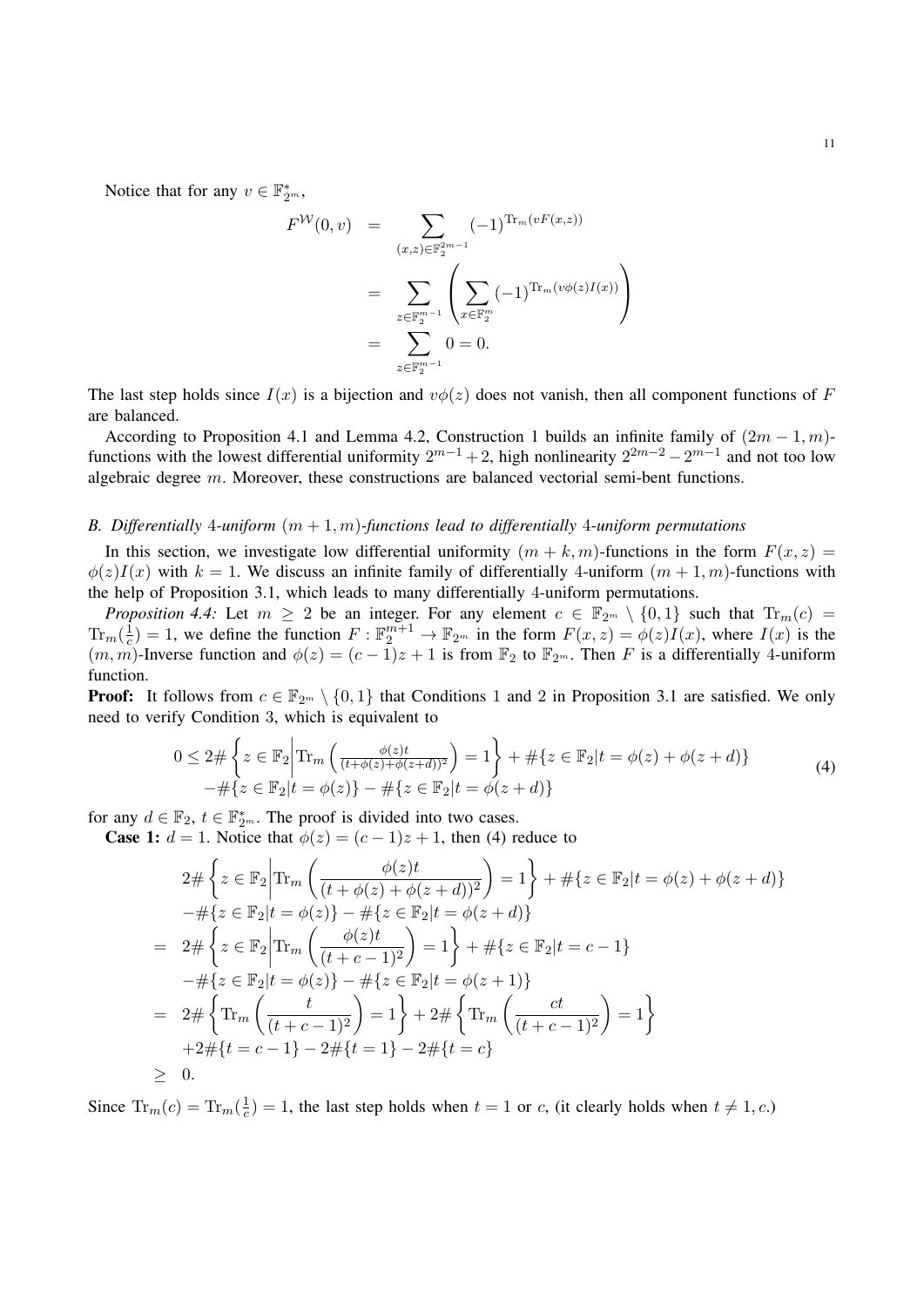**Case 2:**  $d = 0$ . Similarly, we have

$$
2 \# \left\{ z \in \mathbb{F}_2 \middle| \text{Tr}_m \left( \frac{\phi(z)t}{(t + \phi(z) + \phi(z + d))^2} \right) = 1 \right\} + \# \{ z \in \mathbb{F}_2 | t = \phi(z) + \phi(z + d) \}
$$
  
\n
$$
- \# \{ z \in \mathbb{F}_2 | t = \phi(z) \} - \# \{ z \in \mathbb{F}_2 | t = \phi(z + d) \}
$$
  
\n
$$
= 2 \# \left\{ z \in \mathbb{F}_2 \middle| \text{Tr}_m \left( \frac{\phi(z)}{t} \right) = 1 \right\} + \# \{ z \in \mathbb{F}_2 | t = 0 \} - 2 \# \{ z \in \mathbb{F}_2 | t = \phi(z) \}
$$
  
\n
$$
= 2 \# \left\{ \text{Tr}_m \left( \frac{1}{t} \right) = 1 \right\} + 2 \# \left\{ \text{Tr}_m \left( \frac{c}{t} \right) = 1 \right\} + 2 \# \{ t = 0 \} - 2 \# \{ t = 1 \} - 2 \# \{ t = c \}
$$
  
\n
$$
\geq 0,
$$

where the last step holds since  $\text{Tr}_m(c) = \text{Tr}_m(\frac{1}{c})$ c  $) = 1.$ 

By using the proposition above, one can construct many differentially 4-uniform permutations.

*Construction 2:* Let  $m \ge 2$  be an integer. For any element  $c \in \mathbb{F}_{2^m} \setminus \{0, 1\}$  such that  $\text{Tr}_m(c) = \text{Tr}_m(\frac{1}{c})$ Lonstruction 2. Let  $m \ge 2$  be an integer. For any element  $e \in \mathbb{F}_2^m \setminus \{0, 1\}$  such that  $\lim_{m \to \infty} (e) = \lim_{n \to \infty} (e)$ <br>1, we define the function  $F : \mathbb{F}_2^{m+1} \to \mathbb{F}_2^m$  in the form  $F(x, z) = \phi(z)I(x)$ , where  $I(x)$  i Inverse function and  $\phi(z) = (c-1)z + 1$  is from  $\mathbb{F}_2$  to  $\mathbb{F}_{2^m}$ . Then

$$
F_P(x) = (\phi(z)I(x), f(\frac{x}{\phi(z)}) + z)
$$

is a differentially 4-uniform  $(m+1, m+1)$ -permutation, where f is an arbitrary Boolean function defined on  $\mathbb{F}_{2^m}$ .

**Proof:** For any two elements  $(x_1, z_1), (x_2, z_2) \in \mathbb{F}_2^{m+1}$ , if  $z_1 = z_2$  and  $x_1 \neq x_2$ , then  $F_P(x_1, z_1) \neq$  $F_P(x_2, z_2)$  since  $\phi(z)I(x)$  is bijective on  $\mathbb{F}_{2^m}$  no matter  $z = 0$  or 1. If  $z_1 \neq z_2$ , then without loss of generality, we assume that  $z_1 = 0$  and  $z_2 = 1$ . We can see that  $F_P(x_1, z_1) = F_P(x_2, z_2)$  leads to  $I(x_1) = cI(x_2)$ , which is equivalent to  $x_2 = cx_1$ . Note that the last coordinate function of  $F_P(x_1, z_1)$  is  $f(x_1)$  and the last coordinate function of  $F_P(x_2, z_2)$  equals  $f(\frac{x_2}{c}) + 1 = f(\frac{cx_1}{c}) + 1 = f(x_1) + 1$ , which does not equal  $f(x_1)$ . So  $F_P$  is an injection. Therefore,  $F_P$  is a permutation.

Notice that the differential uniformity of the function  $F_P$  is clearly no more than 4 according to Proposition 4.4. Thus  $F_P$  is a differentially 4-uniform  $(m + 1, m + 1)$ -permutation.

When  $m$  is odd, the functions in Construction 2 become the differentially 4-uniform permutations presented by C.Carlet, D.Tang, X.Tang and Q.Y.Liao. [10, Construction 1], which is proved by the APN property of the Inverse function on odd dimension. However, Construction 2 shows that  $F_P$  is also a differentially 4uniform  $(m+1, m+1)$ -permutation when m is even, although the Inverse function with even dimension is not an APN function.

# *C. More infinite families of*  $(m + k, m)$ *-functions with low differential uniformity*

In this section, low differential uniformity  $(m + k, m)$ -functions in the form  $F(x, z) = \phi(z)I(x)$  with  $1 \leq k \leq m-2$  are investigated. We present a method to construct more infinite families of  $(m+k, m)$ functions with low differential uniformity by modifying Construction 1. As an application, we construct an infinite family of differentially  $\Delta$ -uniform  $(2m-2, m)$ -functions in the form  $F(x, z) = \phi(z)I(x)$  with  $\Delta \leq 2^{m-1} - 2^{m-6} + 2.$ 

The following proposition introduce a method to construct more infinite families of  $(m + k, m)$ -functions with low differential uniformity by modifying Construction 1. We place the completed proof in Appendix A for interested readers.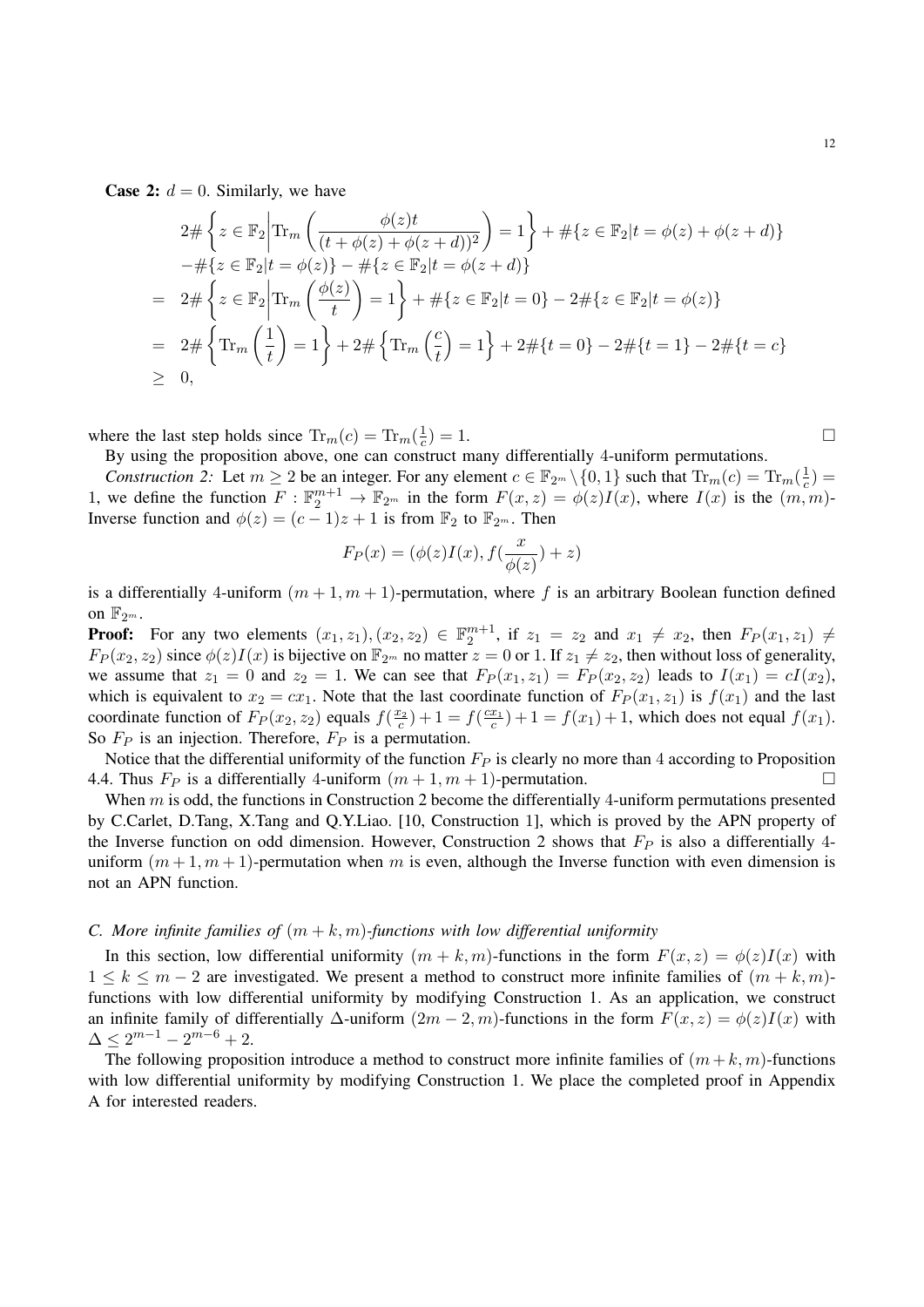*Proposition 4.5:* Let m, l be positive integers and  $1 \le k \le m-2$ . Let  $U_i$   $(1 \le i \le m-k-1)$  be disjoint sets in  $\mathbb{F}_2^k$  satisfying  $\sum_{k=1}^{m-k-1}$ 2*l* times in the multiset  $\{ * z_1 + z_2 | (z_1, z_2) \in U_i \times U_i * \}.$  $#U_i \leq 2^{k-2} - l$  and such that, for any  $U_i$ , any element in  $\mathbb{F}_2^k$  appears at least

Consider the function  $F: \mathbb{F}_2^{m+k} \to \mathbb{F}_{2^m}$  in the form  $F(x, z) = \phi(z)I(x)$ , where  $I(x)$  is the  $(m, m)$ -Inverse function and  $\phi : \mathbb{F}_2^k \to \mathbb{F}_{2^m}$  is defined as

$$
\phi(z) = \begin{cases} L(z) + c_i, & \text{when } z \in U_i, \\ L(z) + c_0, & \text{when } z \in \mathbb{F}_2^k \setminus \bigcup_{i=1}^{m-k-1} U_i, \end{cases}
$$
(5)

and satisfies  $Rank\{\phi(z)|z \in \mathbb{F}_2^k\} = m, L : \mathbb{F}_2^k \to \mathbb{F}_{2^m}$  is linear and  $c_i$   $(0 \le i \le m-k-1)$  are constants in  $\mathbb{F}_{2^m}$ . Then F is a differentially  $\Delta$ -uniform function with  $\Delta \leq 2^{k+1} - 4l + 2$ .

In the following construction, we obtain an infinite family of functions satisfying the hypothesis of Proposition 4.5 with  $k = m - 2$  and  $l = 2^{m-8}$ .

*Construction 3:* Let  $m \geq 8$  be an integer. Assume that

$$
f(z) = ((z1+1)(z2+1)(z3+1)+1)((z4+1)(z5+1)(z6+1)+1)+1,
$$

where  $z_i, 1 \le i \le 6$  are the first 6 bits of  $z \in \mathbb{F}_2^{m-2}$ . Consider the function  $F: \mathbb{F}_2^{2m-2} \to \mathbb{F}_{2^m}$  in the form  $F(x, z) = \phi(z)I(x)$ . Here  $I(x)$  is the  $(m, m)$ -Inverse function and  $\phi(z) = (z, f(z), f(z) + 1)$ . Then F is a differentially  $\Delta$ -uniform function with  $\Delta \leq 2^{m-1} - 2^{m-6} + 2$  and the algebraic degree of F is  $m + 5$ .

**Proof:** Since the algebraic degree of the Inverse function  $I(x)$  is  $m - 1$  and the function  $\phi(z)$  is 6, the algebraic degree of  $(2m - 2, m)$ -function  $F(x, z) = \phi(z)I(x)$  is  $m + 5$  according to the definition.

Let

$$
U_1 = \{(h_1, 0, h_3) | h_1 \in \mathbb{F}_2^3, h_3 \in \mathbb{F}_2^{m-8}\} \bigcup \{(0, h_2, h_3) | h_2 \in \mathbb{F}_2^3, h_3 \in \mathbb{F}_2^{m-8}\}\
$$

be a set with elements in  $\mathbb{F}_2^{m-2}$ . Then  $\phi(z)$  can be expressed by

$$
\phi(z) = \begin{cases} (z, 1, 0), & \text{when } z \in U_1; \\ (z, 0, 1), & \text{when } z \in \mathbb{F}_2^{m-2} \setminus U_1. \end{cases}
$$
 (6)

Further, let  $k = m-2$  and  $l = 2^{m-8}$ , and let us take in Proposition 4.5 for linear function  $L : \mathbb{F}_2^{m-2} \to \mathbb{F}_{2^m}$ the function  $L(z) = (z, 0, 0)$  and for constants:  $c_0 = (0, 0, 1), c_1 = (0, 1, 0) \in \mathbb{F}_{2^m}$ . Then we obtain the function  $F(x, z)$  as defined in the present proposition. Then we need to prove the following conditions. 1.  $\#U_1 \leq 2^{m-4} - 2^{m-8}$ .

2. Any element in  $\mathbb{F}_2^{m-2}$  appears at least  $2^{m-7}$  times in the multiset

$$
\{ * z_1 + z_2 | (z_1, z_2) \in U_1 \times U_1 * \}.
$$

3. Rank $\{\phi(z)|z \in \mathbb{F}_2^{m-2}\} = m$ .

Since  $\{(h_1, 0, h_3)| h_1 \in \mathbb{F}_2^3, h_3 \in \mathbb{F}_2^{m-8}\} \cap \{(0, h_2, h_3)| h_2 \in \mathbb{F}_2^3, h_3 \in \mathbb{F}_2^{m-8}\} = \{(0, 0, h_3)| h_3 \in \mathbb{F}_2^{m-8}\},$ we have

$$
\# U_1 = |\mathbb{F}_2^{m-8}| (|\mathbb{F}_2^3|+|\mathbb{F}_2^3|-1) = 15 \times 2^{m-8} = 2^{m-4} - 2^{m-8},
$$

which means Condition 1 holds.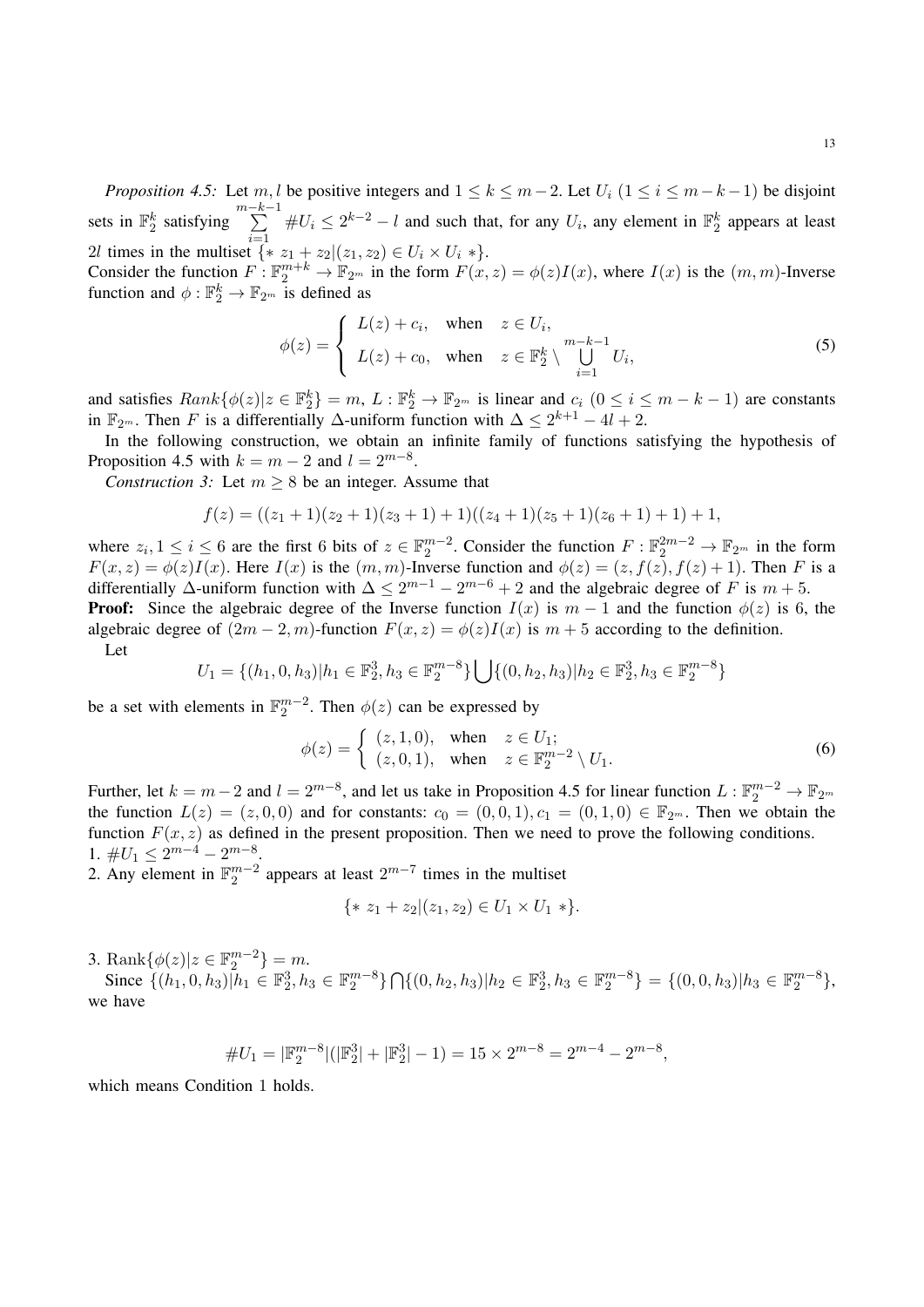where  $h_3$  is any element in  $\mathbb{F}_2^{m-8}$ . Notice that  $(h'_1, 0) \neq (0, h'_2)$ , then any element in this case appears at least  $2^{m-7}$  times in the multiset  $\{ * z_1 + z_2 | (z_1, z_2) \in U_1 \times U_1 * \}.$ 

If  $h'_1 = h'_2 = 0$ , let  $\tilde{h}$  be a non-zero element in  $\mathbb{F}_2^{m-8}$ , then

$$
h = (0, 0, h'_3) = (0, 0, h_3) + (0, 0, h_3 + h'_3)
$$
  
= (0,  $\tilde{h}$ ,  $h_3$ ) + (0,  $\tilde{h}$ ,  $h_3$  +  $h'_3$ ),

where  $h_3$  is any element in  $\mathbb{F}_2^{m-8}$ . Then any element with  $h'_1 = h'_2 = 0$  appears at least  $2^{m-7}$  times in the multiset above. Thus Condition 2 holds.

Then we focus on Condition 3. According to Condition 2, for any  $h \in \mathbb{F}_2^{m-2}$ , there exists  $z_1, z_2 \in U_1$ such that  $h = z_1 + z_2$ . Since  $0 \in U_1$ , we know that  $(z_1, 1, 0), (z_2, 1, 0)$  and  $(0, 1, 0) \in \{(z, 1, 0)|z \in U_1\}$ . Because of

$$
(h,1,0) = (z_1,1,0) + (z_2,1,0) + (0,1,0),
$$

we have  $(h, 1, 0) \in \text{Span}\{(z, 1, 0)|z \in U_1\}$  for any  $h \in \mathbb{F}_2^{m-2}$ , that is,  $\{(z, 1, 0)|z \in \mathbb{F}_2^{m-2}\} \subseteq \text{Span}\{(z, 1, 0)|z \in U_1\}$  $U_1$ . Then

$$
Span\{(z,1,0)|z \in \mathbb{F}_2^{m-2}\}\subseteq Span\{(z,1,0)|z \in U_1\}.
$$

It is clear that  $\text{Span}\{(z,1,0)|z \in U_1\} \subseteq \text{Span}\{(z,1,0)|z \in \mathbb{F}_2^{m-2}\}.$  Then we have

$$
Span\{(z,1,0)|z\in U_1\} = Span\{(z,1,0)|z\in \mathbb{F}_2^{m-2}\}.
$$
\n(7)

Moreover, let  $g = (0, 0, 1, 0, 0, 1, 0), g' = (0, 1, 0, 0, 1, 0, g_3), g'' = (0, 1, 1, 0, 1, 1, g_3)$ , where  $g_3$  is an arbitrary element in  $\mathbb{F}_2^{m-8}$ . Then  $g, g', g'' \in \mathbb{F}_2^{m-2} \setminus U_1$  and  $(0,0,1) = (g,0,1) + (g',0,1) + (g'',0,1)$ . This means

$$
(0,0,1) \in \text{Span}\{(z,0,1)|z \in \mathbb{F}_2^{m-2} \setminus U_1\}.
$$
 (8)

Then we have

$$
\begin{aligned}\n\text{Rank}\{\phi(z)|z \in \mathbb{F}_2^{m-2}\} \\
&= \text{Rank}\{ \{(z,0,1)|z \in \mathbb{F}_2^{m-2} \setminus U_1 \} \cup \{ (z,1,0)|z \in U_1 \} \} \\
&= \text{Rank}(\text{Span}\{ (z,0,1)|z \in \mathbb{F}_2^{m-2} \setminus U_1 \} \cup \text{Span}\{ (z,1,0)|z \in U_1 \}) \\
&\geq \text{Rank}(\{(0,0,1)\} \cup \text{Span}\{ (z,1,0)|z \in U_1 \}) \\
&= \text{Rank}(\{(0,0,1)\} \cup \text{Span}\{ (z,1,0)|z \in \mathbb{F}_2^{m-2} \}) \\
&= m,\n\end{aligned}
$$

according to (7) and (8). Thus  $\text{Rank}\{\phi(z)|z \in \mathbb{F}_2^{m-2}\}=m$  according to  $\phi(z): \mathbb{F}_2^{m-2} \to \mathbb{F}_{2^m}$ , which means Condition 3 holds.

Then F is a differentially  $\Delta$ -uniform function with  $\Delta \leq 2^{m-1} - 2^{m-6} + 2$  according to Proposition 4.5 and the algebraic degree of F is  $m + 5$ .

*Remark 4.6:* We calculated by Magma [4] that when  $m = 8$ , Construction 3 builds a (14,8)-function with differential uniformity 114 (which is much less than 126, the upper bound calculated by Construction 3 when  $m = 8$ ), nonlinearity 7954 and algebraic degree 13 (which achieves the upper bound).

*Remark 4.7:* We also found some  $(2m - 2, m)$ -functions with low differential uniformity in the form  $F(x, z) = \phi(z)I(x)$  when  $m = 5, 6, 7$  by Magma. We list their specific forms in Appendix B and leave it open to generalize them.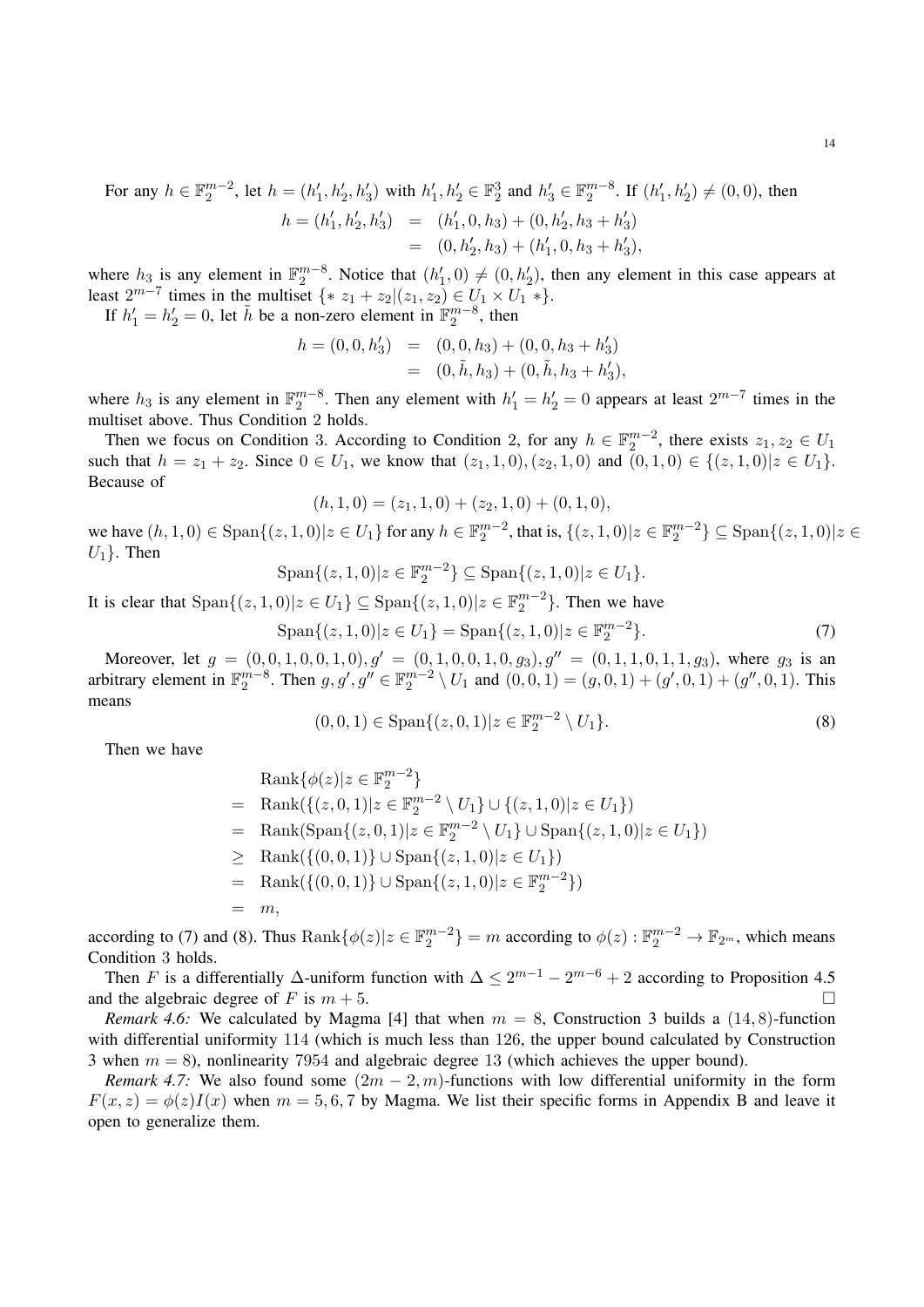#### V. MORE DISCUSSIONS

In this section, we discuss the possibility of constructing functions achieving Nyberg's bound by Maiorana-McFarland bent functions or almost bent functions. The results show the difficulty of constructing functions achieving Nyberg's bound.

All of the functions in Lemma 4.2, which are obtained by deleting one coordinate from the Maiorana-McFarland bent function, are vectorial semi-bent function with high nonlinearity. Then a natural question is how are the differential uniformity of these functions. Let us begin with a more general case. Assume that the Maiorana-McFarland bent function  $F'(x, z') = \pi(x)L'(z') + h(x)$ , where  $L' : \mathbb{F}_2^m \to \mathbb{F}_{2^m}$  is a linear bijection,  $\pi : \mathbb{F}_2^m \to \mathbb{F}_{2^m}$  is a bijection and h is any function from  $\mathbb{F}_2^m$  to  $\mathbb{F}_{2^m}$ . Let  $z_0$  be the last  $m - k$ coordinates of input variables  $z' = (z, z_0)$ , where  $1 \le k \le m - 1$ . If we restrict the function by taking all the last  $m - k$  coordinates of input variables of z' zero, and delete these coordinates, then we are in the situation of  $F(x, z) = I(x)\phi(z) + h(x)$ , where  $\phi$  is a linear  $(k, m)$ -function.

*Remark 5.1:* Let  $m \ge 2$  and  $m-1 \ge k \ge 1$  be integers. We define the function  $F: \mathbb{F}_2^{m+k} \to \mathbb{F}_{2^m}$  in the form

$$
F(x, z) = \pi(x)L(z) + h(x),
$$

where  $\pi : \mathbb{F}_2^m \to \mathbb{F}_{2^m}$  is a bijection,  $L : \mathbb{F}_2^k \to \mathbb{F}_{2^m}$  is a linear injection and h is any function from  $\mathbb{F}_2^m$  to  $\mathbb{F}_{2^m}$ . Assume that the differential uniformity of  $F(x, z)$  is  $\Delta$ . Then for  $\bar{a} = (a, d)$ , where  $a \in \mathbb{F}_{2^m}$ ,  $d \in \mathbb{F}_2^k$ , the following equation needs to have at most  $\Delta$  solutions.

$$
(\pi(x) + \pi(x+a))L(z) + \pi(x+a)L(d) + h(x) + h(x+a) = b.
$$
\n(9)

In the case  $a = 0$ , we have  $\pi(x)L(d) = b$ , then (9) have at most  $2^k$  solutions since  $\pi(x)$  is a bijection. In the case  $a \neq 0$ , then we have

$$
L(z) = \frac{\pi(x+a)L(d) + h(x) + h(x+a) + b}{\pi(x) + \pi(x+a)}.
$$

Notice that  $L(z)$  is a linear injection, then the number of the solutions is no more than  $2^m$ . All in all, the differential uniformity of  $F(x, z) = \pi(x)L(z) + h(x)$  is no more than  $2^m$  in general.

Remark 5.1 shows an upper bound of the differential uniformity of those functions obtained by deleting coordinates from the Maiorana-McFarland bent function. However, the case  $a \neq 0$  is not easy to handle. Even the case  $d = 0$  makes already problem. Having  $\pi$  APN or differentially 4-uniform may help, but does not suffice since the choice of linear function  $L$  is also sensitive. The following remark indicates that this general upper bound can not be improved.

*Remark 5.2:* Let  $m \ge 2$  and  $1 \le k \le m - 1$  be integers. For  $F(x) = x\phi(z)$ , where  $x \in \mathbb{F}_{2^m}$  and  $z \in \mathbb{F}_{2^m}^k$ and where  $\phi(z)$  can be any function from  $\mathbb{F}_2^k$  to  $\mathbb{F}_{2^m}$ , we have

$$
D_{a,d}F(x, z) = x\phi(z) + (x + a)\phi(z + d) = x(\phi(z) + \phi(z + d)) + a\phi(z + d).
$$

Hence, for  $d = 0$  and  $a \neq 0$ , the equation  $D_{a,b}F(x, z) = b$  has  $2^m$  solutions for each choice of z such that  $\phi(z) = \frac{b}{a}$  and the differential uniformity of  $\vec{F}$  cannot be better than  $2^m$ .

For the case  $k = m - 1$ , these functions will have differential uniformity at most  $2^m$  but not  $2^{m-1} + 2$ in general, except in some very delicately chosen I. For the case  $1 \leq k \leq m-2$ , the upper bound of the differential uniformity of these functions is worse then the known upper bound  $2^{k+1}$  and these functions are also no longer semi-bent functions in general. Further more, the example in [6] is the only differentially 6-uniform (5, 3)-function up to CCZ-equivalence according to Remark 3.4. All in all, we see that the Maiorana-McFarland construction does not allow to build easily functions achieving Nyberg's bound.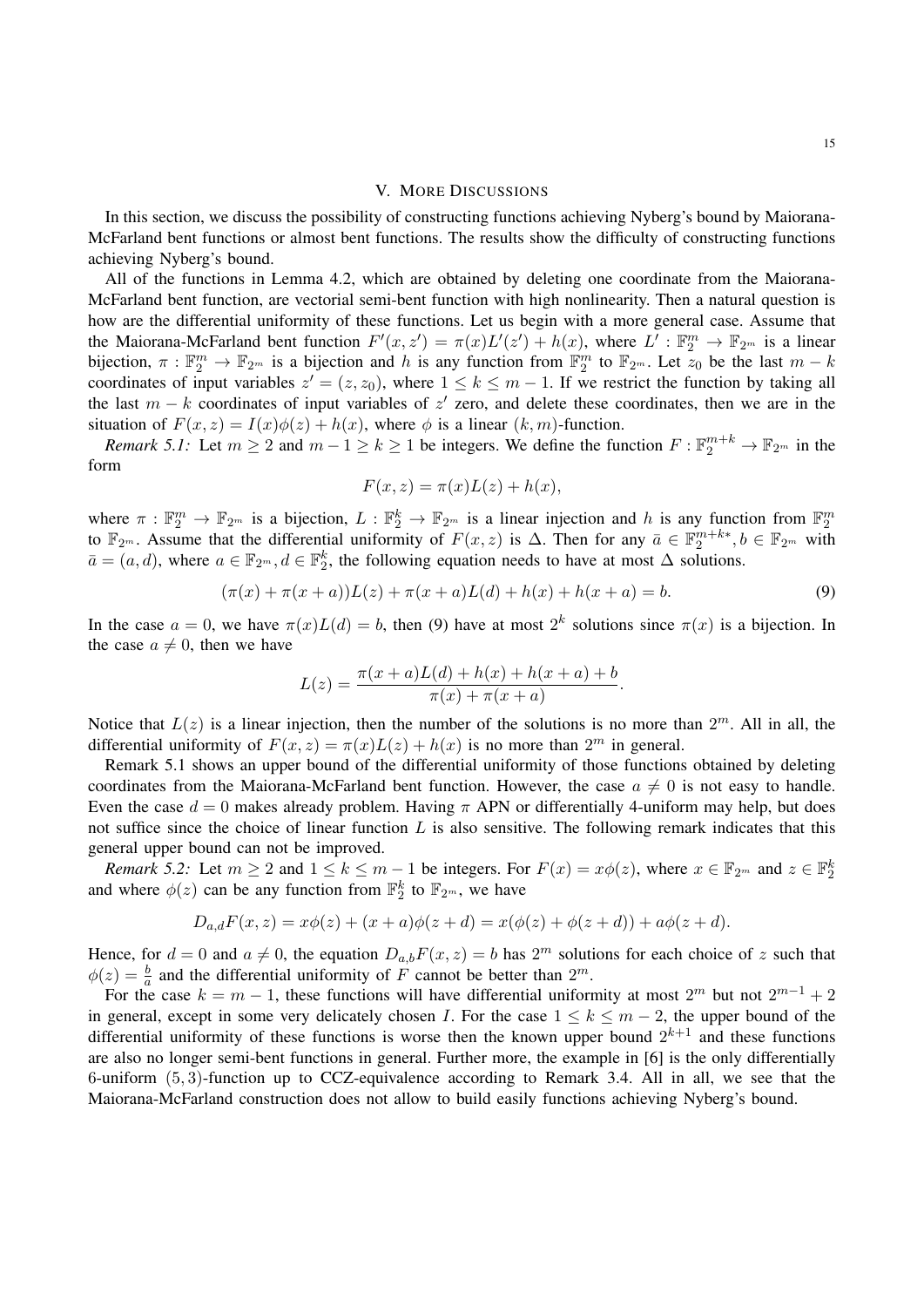Another interesting question here is whether replacing  $I(x)$  by other permutations with good cryptographic properties may also achieve Nyberg's bound, especially by an almost bent function, for odd  $m$ . Here we consider the simplest case of quadratic AB functions, e.g.  $x^3$ .

*Remark 5.3:* Assume that the differential uniformity of  $F(x, z) = x^3 \phi(z)$  is  $2^k + 2$ . Then for any  $\bar{a} \in$  $\mathbb{F}_2^{m+k*}, b \in \mathbb{F}_{2^m}$  with  $\bar{a} = (a, d)$ , where  $a \in \mathbb{F}_{2^m}, d \in \mathbb{F}_2^k$ , the following equation needs to have at most  $2^{\bar{k}}+2$  solutions

$$
(\phi(z) + \phi(z+d))x^3 + \phi(z+d)(ax^2 + a^2x + a^3) = b.
$$
 (10)

Considering the special case  $b = 0, a = 0, d \neq 0$  and  $b = 0, a \neq 0, d = 0$ , we have that  $\phi(z)$  is an injection and  $\phi(z) \neq 0$  for any  $z \in \mathbb{F}_2^k$ .

In the case  $d = 0$ , (10) becomes  $x^2 + ax + a^2 + \frac{b}{a\phi(z)} = 0$ , then we have

$$
\sum_{z \in \mathbb{F}_2^k} \# \{ x \in \mathbb{F}_{2^m} | Tr_1^n(1 + \frac{b}{a^3 \phi(z)}) = 0 \} \le 2^k + 2. \tag{11}
$$

In the case  $d \neq 0$ , then  $\phi(z) + \phi(z + d) \neq 0$  since  $\phi(z)$  is an injection. Let us denote  $\xi = \frac{\phi(z+d)}{\phi(z)+\phi(z)}$  $\frac{\varphi(z+a)}{\varphi(z)+\varphi(z+d)}$  and replace x by  $a(y + \xi)$ . Then (10) becomes

$$
y^3 + (\xi^2 + \xi)y + \xi^2 + \xi + \frac{u}{a^3(\phi(z) + \phi(z+d))} = 0.
$$
 (12)

Considering (12) as a cubic equation in y, according to Theorem 2.2, it has a unique solution in  $\mathbb{F}_{2^n}$  if and only if

$$
Tr_1^n \left( \frac{(\frac{\phi(z+d)}{\phi(z)+\phi(z+d)}+1)^3(\frac{\phi(z+d)}{\phi(z)+\phi(z+d)})^3}{(\frac{\phi(z+d)}{\phi(z)+\phi(z+d)})^4 + (\frac{\phi(z+d)}{\phi(z)+\phi(z+d)})^2 + \frac{b^2}{a^6(\phi(z)+\phi(z+d))^2}} + 1 \right) = 1.
$$

It seems quite difficult to go further; in particular, the case when (12) has three solutions seems more complex. Even if it can be simplified in some special case such as when taking  $\phi(z)$  affine, it is still very difficult. Assume that  $\phi(z)$  is affine, then (12) has one solution if and only if

$$
Tr_1^n \left( \frac{(\frac{\phi(z+d)}{\phi(d)} + 1)^3 (\frac{\phi(z+d)}{\phi(d)})^3}{(\frac{\phi(z+d)}{\phi(d)})^4 + (\frac{\phi(z+d)}{\phi(d)})^2 + \frac{b^2}{a^6(\phi(d))^2}} + 1 \right) = 1.
$$

We see that handling the inverse function is much simpler.

We also made computer experiment for the case that  $I(x)$  is replaced by an almost bent function, for odd m. We searched all possible (9,5)-functions in the form  $F(x, z) = x^3 \phi(z)$ , where (5,4)-function  $\phi(z)$  is affine. None of them achieves the Nyberg's bound. We leave it open to construct low differential uniformity functions with AB functions.

### VI. CONCLUDING REMARKS

Little theoretical work has been done on  $(n, m)$ -functions when  $\frac{n}{2} < m < n$ . In this paper, a characterization of the differential uniformity of those  $(n, m)$ -functions of the form  $F(x, z) = \phi(z)I(x)$  is presented, where  $I(x)$  is the  $(m, m)$ -Inverse function and  $\phi(z)$  is an  $(n - m, m)$ -function. Using this characterization, we construct an infinite family of differentially  $\Delta$ -uniform  $(2m - 1, m)$ -functions with  $m \geq 3$  achieving Nyberg's bound with equality. Then we present a method to construct infinite families of  $(m + k, m)$ functions with low differential uniformity and construct an infinite family of  $(2m - 2, m)$ -functions with  $\Delta \leq 2^{m-1} - 2^{m-6} + 2$  for any  $m \geq 8$ . We also study an infinite family of differentially 4-uniform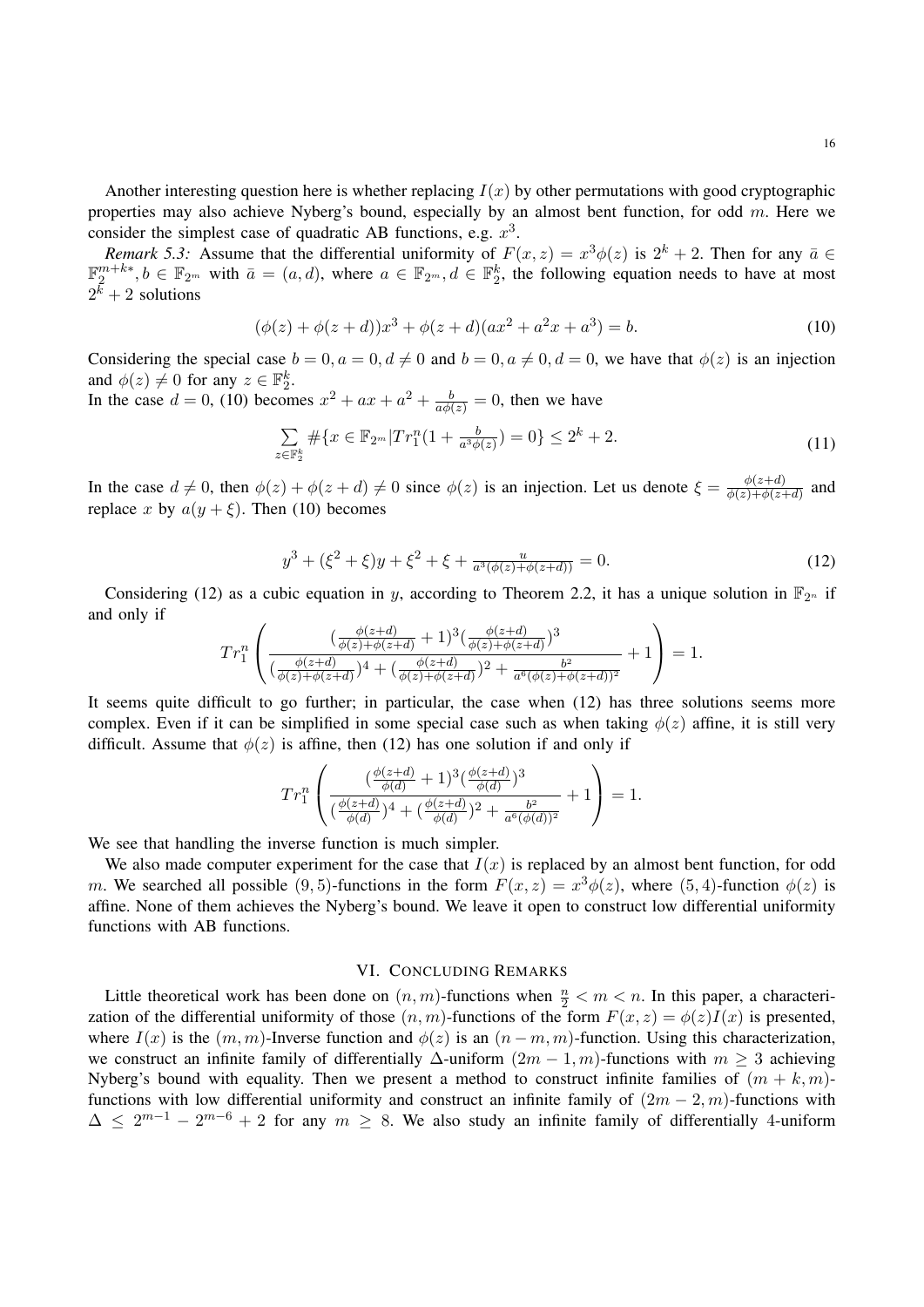$(m+1, m)$ -functions in this form, which leads to many differentially 4-uniform permutations. The newly obtained functions may provide more choices in Feistel ciphers. For further research, it is interesting to find other constructions of differentially  $\Delta$ -uniform  $(m + k, m)$ -functions with  $m > k \ge 2, m \ne 3$  and  $\Delta < 2^{k+1}$ . A more important challenge is whether a differentially 6-uniform  $(m+2, m)$ -function exists or not.

## VII. ACKNOWLEDGEMENT

We would like to thank Wolfgang Schmid and Tailin Niu for useful discussions for Construction 3.

### **REFERENCES**

- [1] C.M. Adams, Constructing symmetric ciphers using the CAST design procedure. Designs, Codes, and Cryptography, Vol. 12, pp. 283-316, 1997.
- [2] R. Anderson, E. Biham and L. Knudsen, Serpent: A proposal for the advanced encryption standard. NIST AES Proposal, Vol. 174, pp. 1-23, 1998.
- [3] E. Biham, R. Anderson and L. Knudsen, Serpent: A new block cipher proposal. International Workshop on Fast Software Encryption. Springer Berlin Heidelberg, Vol. 1372, pp. 222-238, 1998.
- [4] W. Bosma, J. Cannon and C. Playoust, The magma algebra system I: The user language. J.Symbolic Comput, Vol. 24, pp. 235-265, 1997.
- [5] A. Bogdanov, L.R. Knudsen, G. Leander, C. Paar, A. Poschmann, M.J.B. Robshaw, Y.Seurin and C.Vikkelsoe, PRESENT: An Ultra-Lightweight Block Cipher. CHES 2007, Lecture Notes in Computer Science, Vol. 4727, pp. 450-466, 2007.
- [6] C. Carlet and Y. AlSalami, A new construction of differentially 4-uniform  $(n, n 1)$ -functions. Advances in Mathematics of Communications, Vol. 9(4), pp. 541-565, 2015.
- [7] C. Carlet, Open questions on nonlinearity and on APN functions, Arithmetic of Finite Fields, pp. 83-107, 2015.
- [8] C. Carlet, Boolean and vectorial plateaued functions and APN functions. Information Theory, IEEE Transactions on, Vol. 61(11), pp. 6272-6289, 2015.
- [9] C. Carlet, Vectorial boolean functions for cryptography. Chapter of the monography Boolean Models and Methods in Mathematics, Computer Science, and Engineering, published by Cambridge University Press, Yves Crama and Peter L. Hammer (eds.), pp. 398-470, 2010.
- [10] C. Carlet, D. Tang, X.H. Tang and Q.Y. Liao, New Construction of Differentially 4-Uniform Bijections. Information Security and Cryptology, Vol. 8567, pp. 22-38, 2014.
- [11] J.F. Dillon. Elementary Hadamard difference sets. University of Maryland, 1974.
- [12] J. Daemen and V. Rijmen, The Design of Rijndael: AES: The Advanced Encryption Standard, Springer, 2002.
- [13] European Telecommunications Standards Institute, Technical Specification 135 202 V9.0.0: Universal mobile telecommunications system (UMTS); LTE; specification of the 3GPP confidentiality and integrity algorithms; Document 2: KASUMI specification (3GPP TS 35.202 V9.0.0 Release 9).
- [14] L.R. Knudsen and M. Robshaw, The Block Cipher Companion, Springer, 2011.
- [15] R. Lidl, H. Niederreiter, Finite Fields, Encyclopedia of Mathematics and its Applications 20, (1997).
- [16] M. Matsui, New block encryption algorithm MISTY. International Workshop on Fast Software Encryption. Springer Berlin Heidelberg, Vol. 1267, pp. 54-68, 1997.
- [17] F.J. Macwilliams, N.J. Sloane. The theory of error-correcting codes. Amsterdam: North Holland, 1977.
- [18] K. Nyberg. Perfect non-linear S-boxes. Proceedings of EUROCRYPT'91, Lecture Notes in Computer Science, Vol. 547, pp. 378-386, 1992.
- [19] National Institute of Standards and Technology, Data encryption standard (DES), Federal Information Processing Standards Publication 49-3. United States National Institute of Standards and Technology (NIST). Reaffirmed on October 25, 1999.
- [20] National Institute of Standards and Technology, Advanced encryption standard (AES), Federal Information Processing Standards Publication 197. United States National Institute of Standards and Technology (NIST), 2001.
- [21] K. Nyberg and L.R. Knudsen, Provable security against a differential attack. Journal of Cryptology, Vol. 8, pp. 27-37, 1995.
- [22] K. Williams, Note on cubics over  $GF(2^n)$  and  $GF(3^n)$ . Journal of Number Theory, Vol. 7, pp. 361-365, 1975.
- [23] G. Piret, T. Roche, C. Carlet. PICARO A Block Cipher Allowing Efficient Higher-Order Side-Channel Resistance. International Conference on Applied Cryptography and Network Security, pp. 311-328, 2012.
- [24] W.G. Zhang, C.L. Xie, E. Pasalic. Large Sets of Orthogonal Sequences Suitable for Applications in CDMA Systems. IEEE Transactions on Information Theory, Vol. 62(6), pp. 3757-3767, 2016.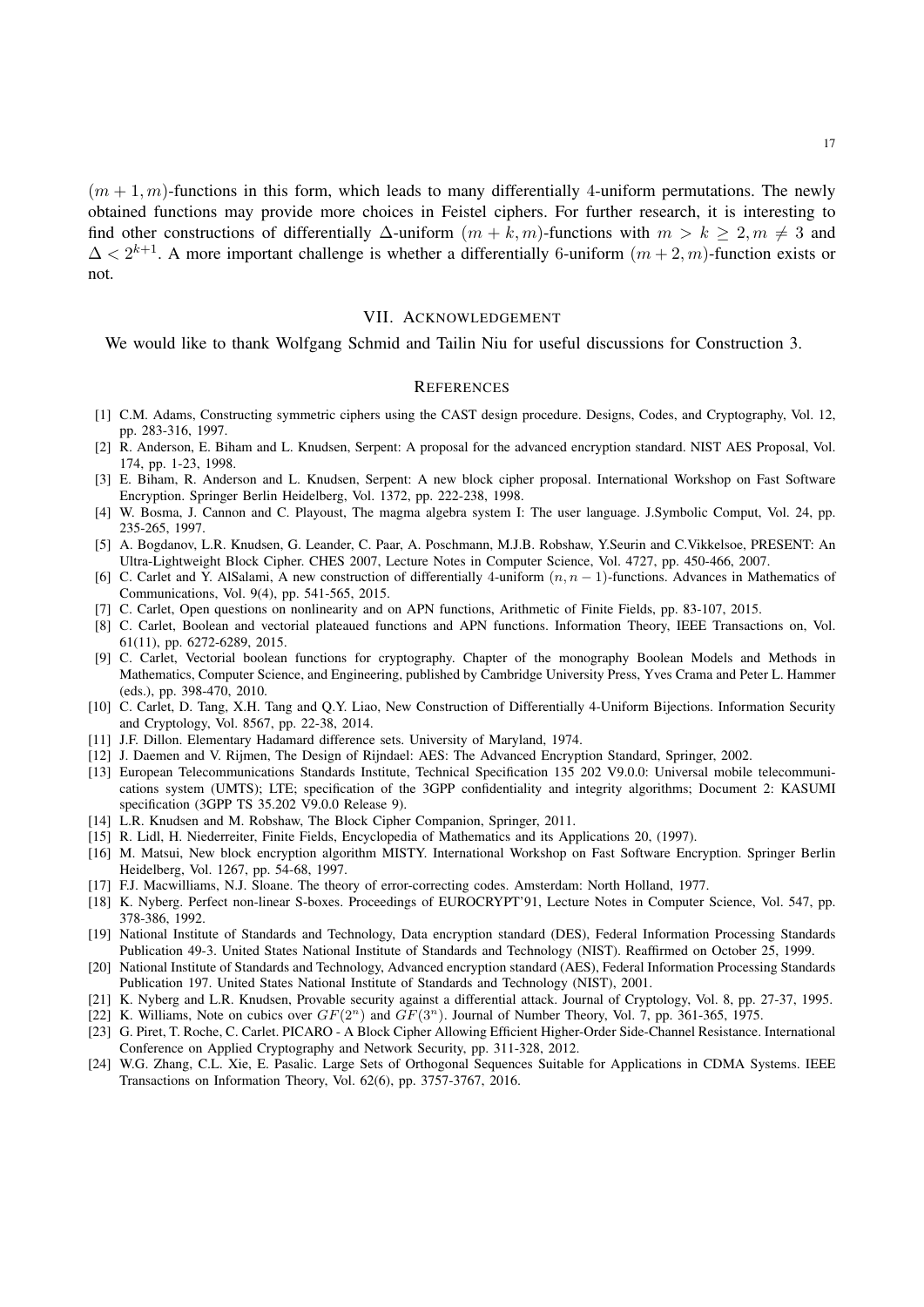#### VIII. APPENDIX

# *A. Completed proof of Proposition 5.1*

*Proposition 5.1:* Let m, l be positive integers and  $1 \le k \le m-2$ . Let  $U_i$   $(1 \le i \le m-k-1)$  be disjoint sets in  $\mathbb{F}_2^k$  satisfying  $\sum_{k=1}^{m-k-1}$ 2*l* times in the multiset  $\{ * z_1 + z_2 | (z_1, z_2) \in U_i \times U_i * \}.$  $#U_i \leq 2^{k-2} - l$  and such that, for any  $U_i$ , any element in  $\mathbb{F}_2^k$  appears at least

Consider the function  $F: \mathbb{F}_2^{m+k} \to \mathbb{F}_{2^m}$  in the form  $F(x, z) = \phi(z)I(x)$ , where  $I(x)$  is the  $(m, m)$ -Inverse function and  $\phi : \mathbb{F}_2^k \to \mathbb{F}_{2^m}$  is defined as

$$
\phi(z) = \begin{cases} L(z) + c_i, & \text{when } z \in U_i, \\ L(z) + c_0, & \text{when } z \in \mathbb{F}_2^k \setminus \bigcup_{i=1}^{m-k-1} U_i, \end{cases}
$$
(13)

and satisfies  $Rank\{\phi(z)|z \in \mathbb{F}_2^k\} = m, L : \mathbb{F}_2^k \to \mathbb{F}_{2^m}$  is linear and  $c_i$   $(0 \le i \le m-k-1)$  are constants in  $\mathbb{F}_{2^m}$ . Then F is a differentially  $\Delta$ -uniform function with  $\Delta \leq 2^{k+1} - 4l + 2$ .

**Proof:** Let  $U_0 = \mathbb{F}_2^k \setminus \bigcup^{m-k-1}$  $i=1$ U<sub>i</sub>. According to the conditions on  $\phi(z)$  and the fact that  $\{L(z)|z \in \mathbb{F}_2^k\}$  is a vector space, we have

$$
m = \text{Rank}\{\phi(z)|z \in \mathbb{F}_2^k\}
$$
  
=  $\text{Rank}\left(\bigcup_{i=0}^{m-k-1} \{L(z) + c_i|z \in U_i\}\right)$   
 $\leq \text{Rank}\left(\bigcup_{i=0}^{m-k-1} \{L(z) + c_i|z \in \mathbb{F}_2^k\}\right)$   
 $\leq \text{Rank}(\text{Span}\{\{L(z)|z \in \mathbb{F}_2^k\} \cup \{c_i|0 \leq i \leq m-k-1\})\}.$ 

The last step holds since for any i,  $\{L(z) + c_i | z \in \mathbb{F}_2^k\} \subseteq \text{Span}(\{L(z) | z \in \mathbb{F}_2^k\} \cup c_i)$ . It is clear that the span of a set does not change its rank, then

$$
m \leq \text{Rank}(\text{Span}(\{L(z)|z \in \mathbb{F}_2^k\} \cup \{c_i|0 \leq i \leq m-k-1\}))
$$
  
\n
$$
= \text{Rank}(\{L(z)|z \in \mathbb{F}_2^k\} \cup \{c_i|0 \leq i \leq m-k-1\})
$$
  
\n
$$
= \text{Rank}(\{L(z)|z \in \mathbb{F}_2^k\} \cup \text{Span}\{c_i|0 \leq i \leq m-k-1\})
$$
  
\n
$$
= \text{Rank}\{L(z)|z \in \mathbb{F}_2^k\} + \text{Rank}(\text{Span}\{c_i|0 \leq i \leq m-k-1\})
$$
  
\n
$$
- \text{Rank}(\{L(z)|z \in \mathbb{F}_2^k\} \cap \text{Span}\{c_i|0 \leq i \leq m-k-1\})
$$
  
\n
$$
\leq k + (m-k) - 0 = m.
$$

Thus the last inequality is an equality, we have

$$
Rank{L(z)|z \in \mathbb{F}_2^k} = k,
$$
\n(14)

$$
Rank(Span{ci|0 \le i \le m-k-1}) = m-k,
$$
\n(15)

and

$$
Rank({L(z)|z \in \mathbb{F}_2^k} \cap \text{Span}\{c_i|0 \le i \le m - k - 1\}) = 0.
$$
\n(16)

For one thing,  $c_i \neq 0$  because of (15) for any  $0 \leq i \leq m - k - 1$ . Moreover, according to (16), we have  $c_i \notin \{L(z)|z \in \mathbb{F}_2^k\}$  for any  $0 \le i \le m - k - 1$ , which means  $\phi(z)$  does not vanish for any  $z \in \mathbb{F}_2^k$ . For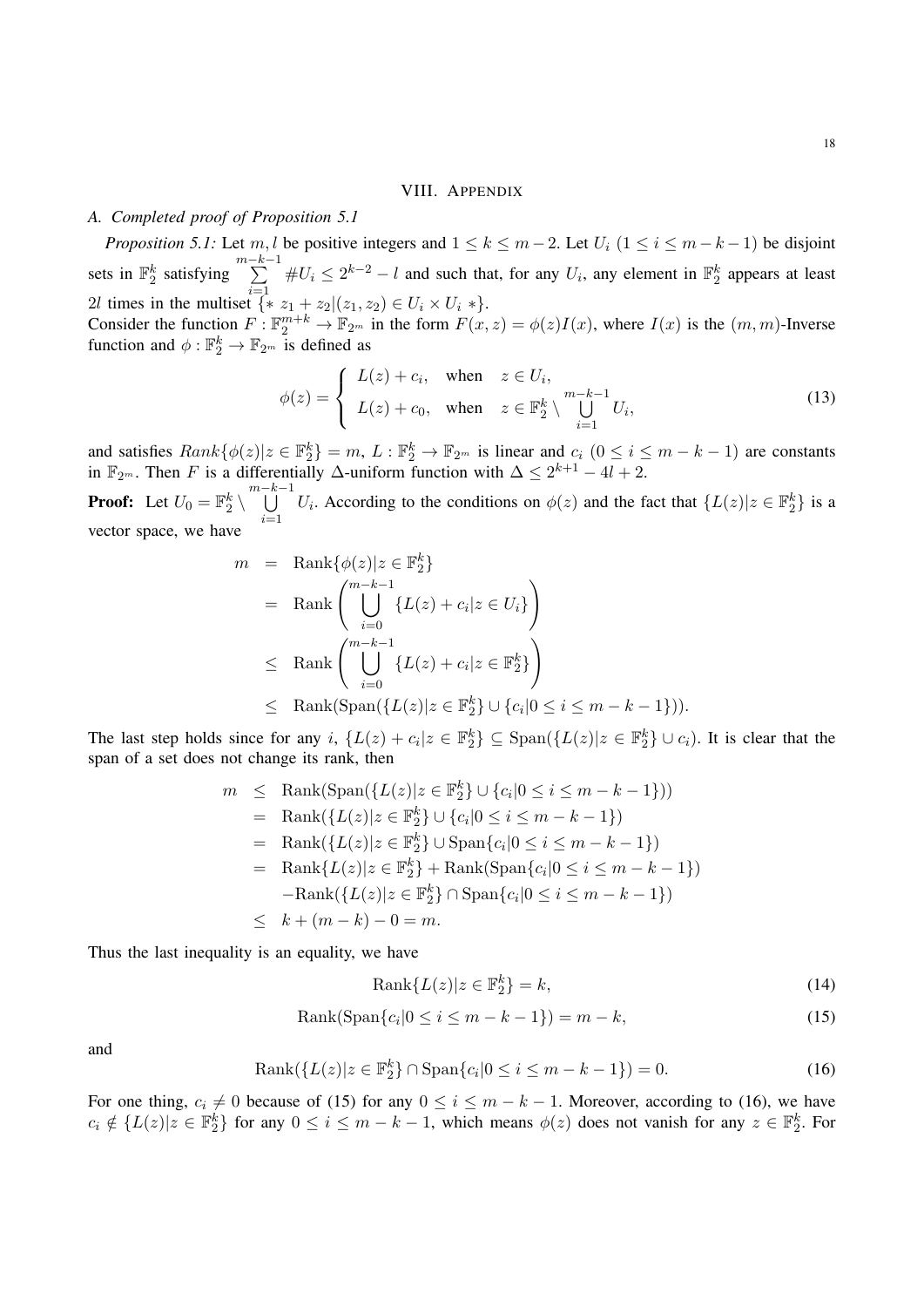another, assume that there exists  $z_{i_1} \neq z_{i_2} \in \mathbb{F}_2^k$  such that  $\phi(z_{i_1}) = \phi(z_{i_2})$ , then  $L(z_{i_1}) + c_{i_1} = L(z_{i_2}) + c_{i_2}$ . If  $c_{i_1} = c_{i_2}$ , notice that  $L(z)$  is a linear injection according to (14), then  $z_{i_1} = z_{i_2}$ , a contradiction. If  $c_{i_1} \neq c_{i_2}$ , then  $0 \neq c_{i_1} + c_{i_2} \in \{L(z)|z \in \mathbb{F}_2^k\}$ . According to (16), then  $c_{i_1} + c_{i_2} \notin \text{Span}\{c_i|0 \leq i \leq m-k-1\}$ , a contradiction. Thus  $\phi(z)$  is an injection. Then we only need to verify the last condition in Proposition 3.1, that is, for any  $d \in \mathbb{F}_2^k$ ,  $t \in \mathbb{F}_{2^m}^*$ ,

$$
2^{k+1} - 4l + 2 \ge 2^{k+1} - 2 \# \left\{ z \in \mathbb{F}_2^k \middle| \text{Tr}_m \left( \frac{\phi(z)t}{(t + \phi(z) + \phi(z+d))^2} \right) = 1 \right\}
$$
  
- 
$$
\# \{ z \in \mathbb{F}_2^k | t = \phi(z) + \phi(z+d) \} + \# \{ z \in \mathbb{F}_2^k | t = \phi(z) \} + \# \{ z \in \mathbb{F}_2^k | t = \phi(z+d) \}.
$$
 (17)

Notice that  $U_i$  (1  $\leq i \leq m - k - 1$ ) are disjoint sets satisfying  $\sum_{i=1}^{m-k-1}$  $i=1$  $\#U_i \leq 2^{k-2} - l$ , then  $\#U_0 \geq$  $2^k - (2^{k-2} - l) = 3 * 2^{k-2} + l$ , we have for any  $d \in \mathbb{F}_2^k$ ,

$$
\#\{z|z, z+d \in U_0\} \ge 2^{k-1} + 2l. \tag{18}
$$

The reason of (18) is

$$
\begin{aligned}\n&\# \{z|z, z + d \in U_0\} \\
&= \#(\{z|z \in U_0\} \bigcap \{z|z + d \in U_0\}) \\
&= \# \{z|z \in U_0\} + \# \{z|z + d \in U_0\} - \#(\{z|z \in U_0\} \bigcup \{z|z + d \in U_0\}) \\
&\geq \# \{z|z \in U_0\} + \# \{z|z + d \in U_0\} - \# \{z|z \in \mathbb{F}_2^k\} \\
&= 2 \# U_0 - 2^k \\
&\geq 2^{k-1} + 2l.\n\end{aligned}
$$

For any  $d \in \mathbb{F}_2^k$  and  $t \in \mathbb{F}_{2^m}^*$ , if  $t + L(d) = 0$ , notice that  $\phi(z) = L(z) + c_0$  for any  $z \in U_0$ , then we have

$$
\begin{aligned}\n&\# \{ z \in \mathbb{F}_2^k | t = \phi(z) + \phi(z + d) \} \\
&\geq \# \{ z | z, z + d \in U_0, t = \phi(z) + \phi(z + d) \} \\
&= \# \{ z | z, z + d \in U_0 \} \\
&\geq 2^{k-1} + 2l.\n\end{aligned}
$$

Then (17) holds in this case since

$$
2^{k+1} - 2 \# \left\{ z \in \mathbb{F}_2^k \middle| \text{Tr}_m \left( \frac{\phi(z)t}{(t + \phi(z) + \phi(z+d))^2} \right) = 1 \right\}
$$
  
\n
$$
- \# \{ z \in \mathbb{F}_2^k | t = \phi(z) + \phi(z+d) \} + \# \{ z \in \mathbb{F}_2^k | t = \phi(z) \} + \# \{ z \in \mathbb{F}_2^k | t = \phi(z+d) \}
$$
  
\n
$$
\leq 2^{k+1} - 2 \times 0 - \# \{ z \in \mathbb{F}_2^k | t = \phi(z) + \phi(z+d) \} + 1 + 1
$$
  
\n
$$
\leq 2^{k+1} - (2^{k-1} + 2l) + 2
$$
  
\n
$$
\leq 2^{k+1} - 4l + 2,
$$

the last step follows from  $0 \leq \#U \leq 2^{k-2} - l$ . Thus we only need to consider the case  $d \in \mathbb{F}_2^k$ ,  $t \in \mathbb{F}_{2^m}^*$ satisfying  $t + L(d) \neq 0$ .

Since  $\text{Rank}\{\phi(z)|z \in \mathbb{F}_2^k\} = m$  leads to  $\text{Span}\{\phi(z)|z \in \mathbb{F}_2^k\}^\perp = \{0\}$ , we have  $\gamma \notin \text{Span}\{\phi(z)|z \in \mathbb{F}_2^k\}^\perp$ for any  $\gamma \in \mathbb{F}_{2^m}^*$ . Hence, for any  $\gamma \in \mathbb{F}_{2^m}^*$ , there exists  $\beta \in \text{Span}\{\phi(z)|z \in \mathbb{F}_2^k\}$  such that  $\text{Tr}_m(\gamma \beta) = 1$ . That is, for any  $\gamma \in \mathbb{F}_{2^m}^*$ , there exists  $z \in \mathbb{F}_2^k$  such that  $\text{Tr}_m(\phi(z)\gamma) = 1$ .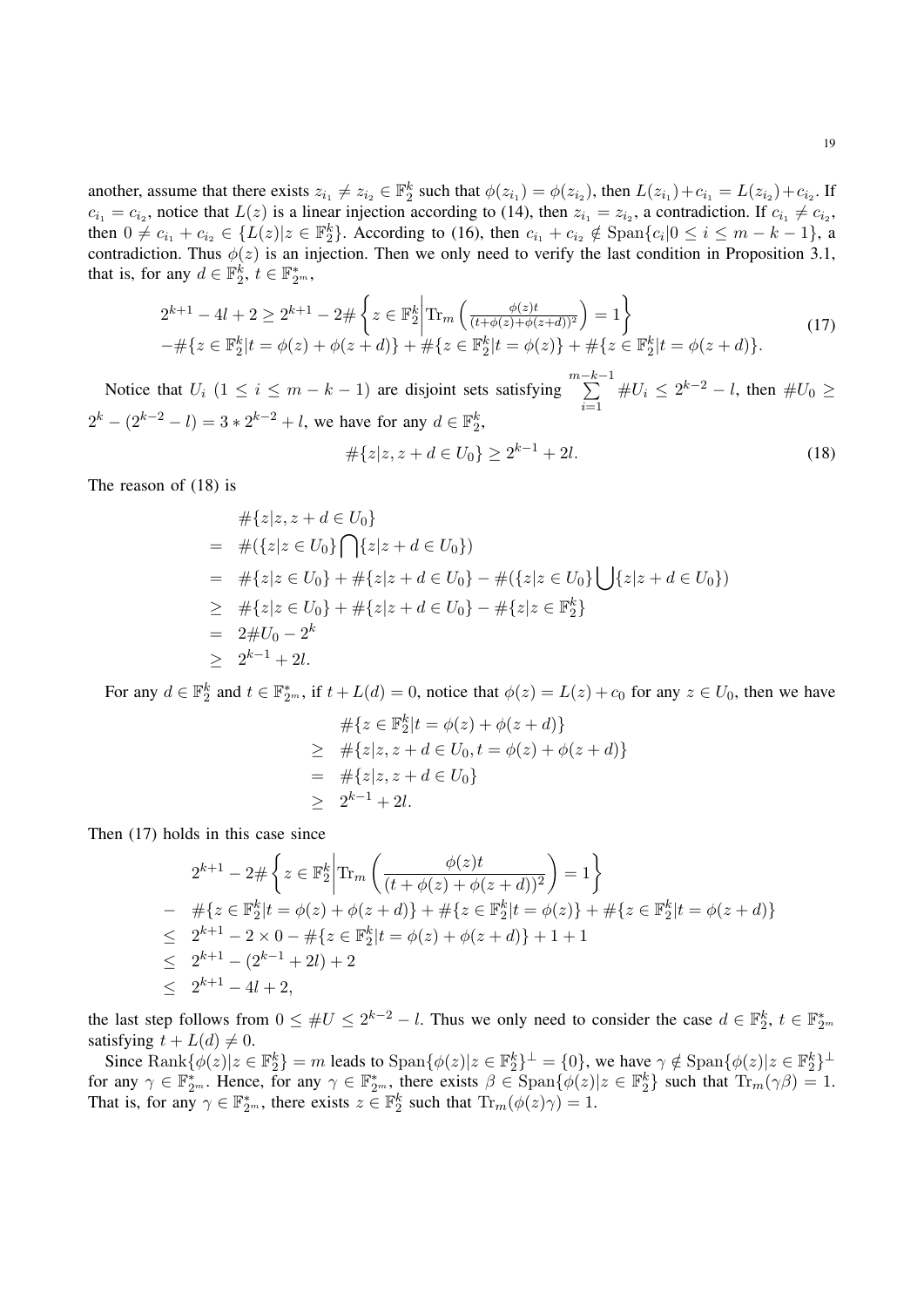For any  $d \in \mathbb{F}_2^k$  and  $t \in \mathbb{F}_{2^m}^*$  satisfying  $t + L(d) \neq 0$ ,  $\frac{t}{(t + L(d))^2}$  does not vanish and the mappings  $z \to \frac{(L(z)+c_i)t}{(t+L(d))^2}$  are affine functions since  $L(z)$  is linear, where  $0 \le i \le m-k-1$ . Let us apply the observation above with  $\gamma = \frac{t}{(t+L(d))^2}$ . Then there exists  $z_0 \in \mathbb{F}_2^k$  such that  $\text{Tr}_m\left(\frac{\phi(z_0)t}{(t+L(d))}\right)$  $\left(\frac{\phi(z_0)t}{(t+L(d))^2}\right) = 1$ . The rest of the proof is divided into two cases  $z_0 \in U_0$  and  $z_0 \notin U_0$ .

**Case 1:**  $z_0 \in U_0$ .

Then  $\phi(z_0) = L(z_0) + c_0$ . Since there exists  $z \in \mathbb{F}_2^k$  such that  $\text{Tr}_m \left( \frac{(L(z) + c_0)t}{(t + L(d))^2} \right)$  $\frac{(L(z)+c_0)t}{(t+L(d))^2}$  = 1 and  $z \to \frac{(L(z)+c_0)t}{(t+L(d))^2}$ is an affine function, we can apply Fact 1 and we deduce:

$$
\#\left\{z \in \mathbb{F}_2^k \middle| \text{Tr}_m\left(\frac{(L(z) + c_0)t}{(t + L(d))^2}\right) = 1\right\} \ge 2^{k-1}.\tag{19}
$$

In this case, we will only consider those z satisfying  $z, z + d \in U_0$ . Then

$$
\operatorname{Tr}_m\left(\frac{\phi(z)t}{(t+\phi(z)+\phi(z+d))^2}\right) = \operatorname{Tr}_m\left(\frac{(L(z)+c_0)t}{(t+L(d))^2}\right)
$$

for these z.

Further, for any  $d \in \mathbb{F}_2^k$  and  $t \in \mathbb{F}_{2^m}^*$  satisfying  $t + L(d) \neq 0$ , we have

$$
2^{k+1} - 2 \# \left\{ z \in \mathbb{F}_2^k \middle| \text{Tr}_m \left( \frac{\phi(z)t}{(t + \phi(z) + \phi(z + d))^2} \right) = 1 \right\}
$$
  
\n
$$
- \# \left\{ z \in \mathbb{F}_2^k \middle| t = \phi(z) + \phi(z + d) \right\} + \# \left\{ z \in \mathbb{F}_2^k \middle| t = \phi(z) \right\} + \# \left\{ z \in \mathbb{F}_2^k \middle| t = \phi(z + d) \right\}
$$
  
\n
$$
\leq 2^{k+1} - 2 \# \left\{ z \middle| z, z + d \in U_0, \text{Tr}_m \left( \frac{\phi(z)t}{(t + \phi(z) + \phi(z + d))^2} \right) = 1 \right\} - 0 + 1 + 1
$$
  
\n
$$
= 2^{k+1} - 2 \# \left\{ z \middle| z, z + d \in U_0, \text{Tr}_m \left( \frac{(L(z) + c_0)t}{(t + L(d))^2} \right) = 1 \right\} + 2
$$
  
\n
$$
= 2^{k+1} - 2 \# \left\{ \left\{ z \middle| z, z + d \in U_0 \right\} \cap \left\{ z \in \mathbb{F}_2^k \middle| \text{Tr}_m \left( \frac{(L(z) + c_0)t}{(t + L(d))^2} \right) = 1 \right\} \right\} + 2
$$
  
\n
$$
= 2^{k+1} - 2 \# \left\{ z \middle| z, z + d \in U_0 \right\} - 2 \# \left\{ z \in \mathbb{F}_2^k \middle| \text{Tr}_m \left( \frac{(L(z) + c_0)t}{(t + L(d))^2} \right) = 1 \right\}
$$
  
\n
$$
+ 2 \# \left\{ \left\{ z \middle| z, z + d \in U_0 \right\} \cup \left\{ z \in \mathbb{F}_2^k \middle| \text{Tr}_m \left( \frac{(L(z) + c_0)t}{(t + L(d))^2} \right) = 1 \right\} \right\} + 2
$$
  
\n
$$
\leq 2^{k+1} - 2 \# \left\{ z \middle| z, z + d \in U_0 \right\} - 2 \#
$$

The last inequality follows from (18) and (19).

**Case 2:**  $z_0 \notin U_0$ .

Then there exists  $1 \le i \le m - k - 1$  such that  $z_0 \in U_i$ . Thus  $\phi(z_0) = L(z_0) + c_i$ , which means there exists  $z \in \mathbb{F}_2^k$  such that  $\text{Tr}_m \left( \frac{(L(z) + c_i)t}{(t + L(d))^2} \right)$  $\frac{(L(z)+c_i)t}{(t+L(d))^2}$  = 1. Since  $z \to \frac{(L(z)+c_i)t}{(t+L(d))^2}$  is an affine function, we have  $\# \left\{ z \in \mathbb{F}_2^k \right.$  $\begin{array}{c} \begin{array}{c} \begin{array}{c} \end{array} \\ \begin{array}{c} \end{array} \end{array} \end{array}$  $\text{Tr}_m\left(\frac{(L(z)+c_i)t}{(t-L(z))^2}\right)$  $(t + L(d))^2$  $= 1 = 2^{k-1}$  or  $2^k$ ,

according to Fact 1. The rest of the proof is divided into two subcases.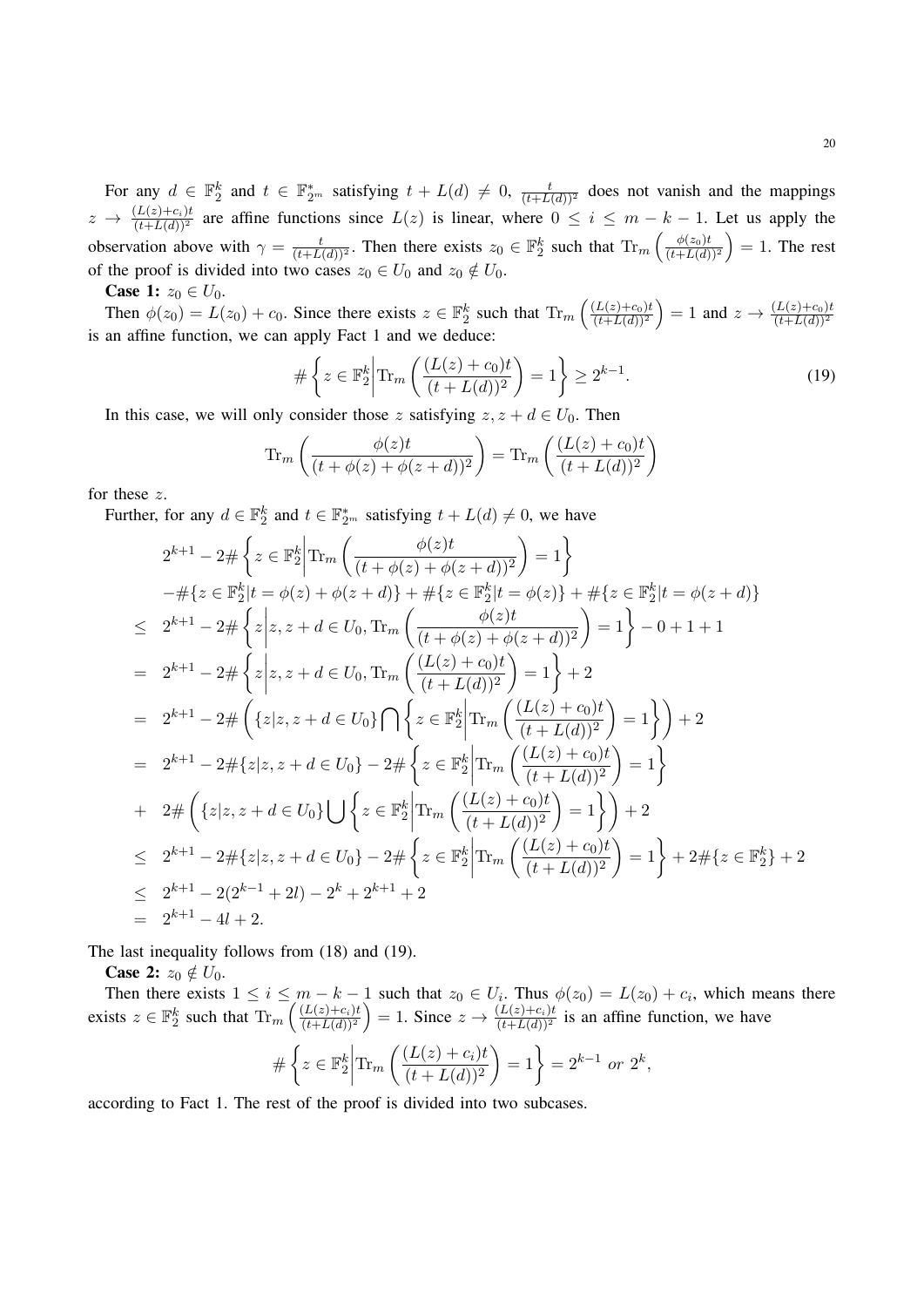**Subcase 2.1:** 
$$
\#\left\{z \in \mathbb{F}_2^k \middle| \text{Tr}_m\left(\frac{(L(z) + c_i)t}{(t + L(d))^2}\right) = 1\right\} = 2^{k-1}.
$$
  
Then  

$$
\#\left\{z \in \mathbb{F}_2^k \middle| \text{Tr}_m\left(\frac{(L(z) + c_i)t}{(t + L(d))^2}\right) = 0\right\} = 2^{k-1}.
$$

This means

$$
\#\left\{z \in \mathbb{F}_2^k \middle| \text{Tr}_m\left(\frac{(L(z) + c_0)t}{(t + L(d))^2}\right) = 1\right\} = \#\left\{z \in \mathbb{F}_2^k \middle| \text{Tr}_m\left(\frac{(L(z) + c_i)t}{(t + L(d))^2}\right) = \text{Tr}_m\left(\frac{(c_0 + c_i)t}{(t + L(d))^2}\right) + 1\right\}
$$

no matter constant  $\text{Tr}_m\left(\frac{(c_0+c_i)t}{(t+L(d))}\right)$  $\frac{(c_0+c_i)t}{(t+L(d))^2}$  + 1 equals 0 or 1.

Notice that both (18) and (19) also hold in this subcase; similar to Case 1, we only consider those  $z$ satisfying  $z, z + d \in U_0$ . Then

$$
\operatorname{Tr}_m\left(\frac{\phi(z)t}{(t+\phi(z)+\phi(z+d))^2}\right) = \operatorname{Tr}_m\left(\frac{(L(z)+c_0)t}{(t+L(d))^2}\right)
$$

for these z.

Thus for any  $d \in \mathbb{F}_2^k$  and  $t \in \mathbb{F}_{2^m}^*$  satisfying  $t + L(d) \neq 0$ ,

$$
2^{k+1} - 2 \# \left\{ z \in \mathbb{F}_2^k \middle| \text{Tr}_m \left( \frac{\phi(z)t}{(t + \phi(z) + \phi(z+d))^2} \right) = 1 \right\}
$$
  
 
$$
- \# \{ z \in \mathbb{F}_2^k | t = \phi(z) + \phi(z+d) \} + \# \{ z \in \mathbb{F}_2^k | t = \phi(z) \} + \# \{ z \in \mathbb{F}_2^k | t = \phi(z+d) \}
$$
  
 
$$
\leq 2^{k+1} - 4l + 2.
$$

for the same reason as in Case 1.

Subcase 2.2:  $\#\left\{z \in \mathbb{F}_2^k\right\}$   $\text{Tr}_m\left(\frac{(L(z)+c_i)t}{(t+L(d))^2}\right)$  $\frac{(L(z)+c_i)t}{(t+L(d))^2}$  = 1 = 2<sup>k</sup>.

Then for any  $z \in \mathbb{F}_2^k$ ,  $\text{Tr}_m \left( \frac{(L(z)+c_i)t}{(t+L(d))^2} \right)$  $\left(\frac{(L(z)+c_i)t}{(t+L(d))^2}\right) = 1$ . In this subcase, we will only consider those z satisfying  $z, z + d \in U_i$ , then for these z, we have

$$
\operatorname{Tr}_m\left(\frac{\phi(z)t}{(t+\phi(z)+\phi(z+d))^2}\right) = \operatorname{Tr}_m\left(\frac{(L(z)+c_i)t}{(t+L(d))^2}\right).
$$

Since for any  $d \in \mathbb{F}_2^k$  appears at least 2l times in the multiset  $\{* z_1 + z_2 | (z_1, z_2) \in U_i \times U_i * \}$  for any  $U_i$ , then there are at least 2l different  $z_1 \in U_i$  such that  $z_2 = z_1 + d \in U_i$ . This means for any  $d \in \mathbb{F}_2^k$ ,

 $\#\{z|z, z + d \in U_i\} \geq 2l.$ 

Thus for any  $d \in \mathbb{F}_2^k$  and  $t \in \mathbb{F}_{2^m}^*$  satisfying  $t + L(d) \neq 0$ , we have

$$
2^{k+1} - 2 \# \left\{ z \in \mathbb{F}_2^k \middle| \text{Tr}_m \left( \frac{\phi(z)t}{(t + \phi(z) + \phi(z+d))^2} \right) = 1 \right\}
$$
  
\n
$$
- \# \{ z \in \mathbb{F}_2^k | t = \phi(z) + \phi(z+d) \} + \# \{ z \in \mathbb{F}_2^k | t = \phi(z) \} + \# \{ z \in \mathbb{F}_2^k | t = \phi(z+d) \}
$$
  
\n
$$
\leq 2^{k+1} - 2 \# \left\{ z \middle| z, z+d \in U_i, \text{Tr}_m \left( \frac{\phi(z)t}{(t + \phi(z) + \phi(z+d))^2} \right) = 1 \right\} - 0 + 2
$$
  
\n
$$
= 2^{k+1} - 2 \# \left\{ z \middle| z, z+d \in U_i, \text{Tr}_m \left( \frac{(L(z) + c_i)t}{(t + L(d))^2} \right) = 1 \right\} + 2
$$
  
\n
$$
= 2^{k+1} - 2 \# \{ z | z, z+d \in U_i \} + 2
$$
  
\n
$$
\leq 2^{k+1} - 4l + 2.
$$

All in all,  $\Delta \leq 2^{k+1} - 4l + 2$  according to Proposition 3.1.